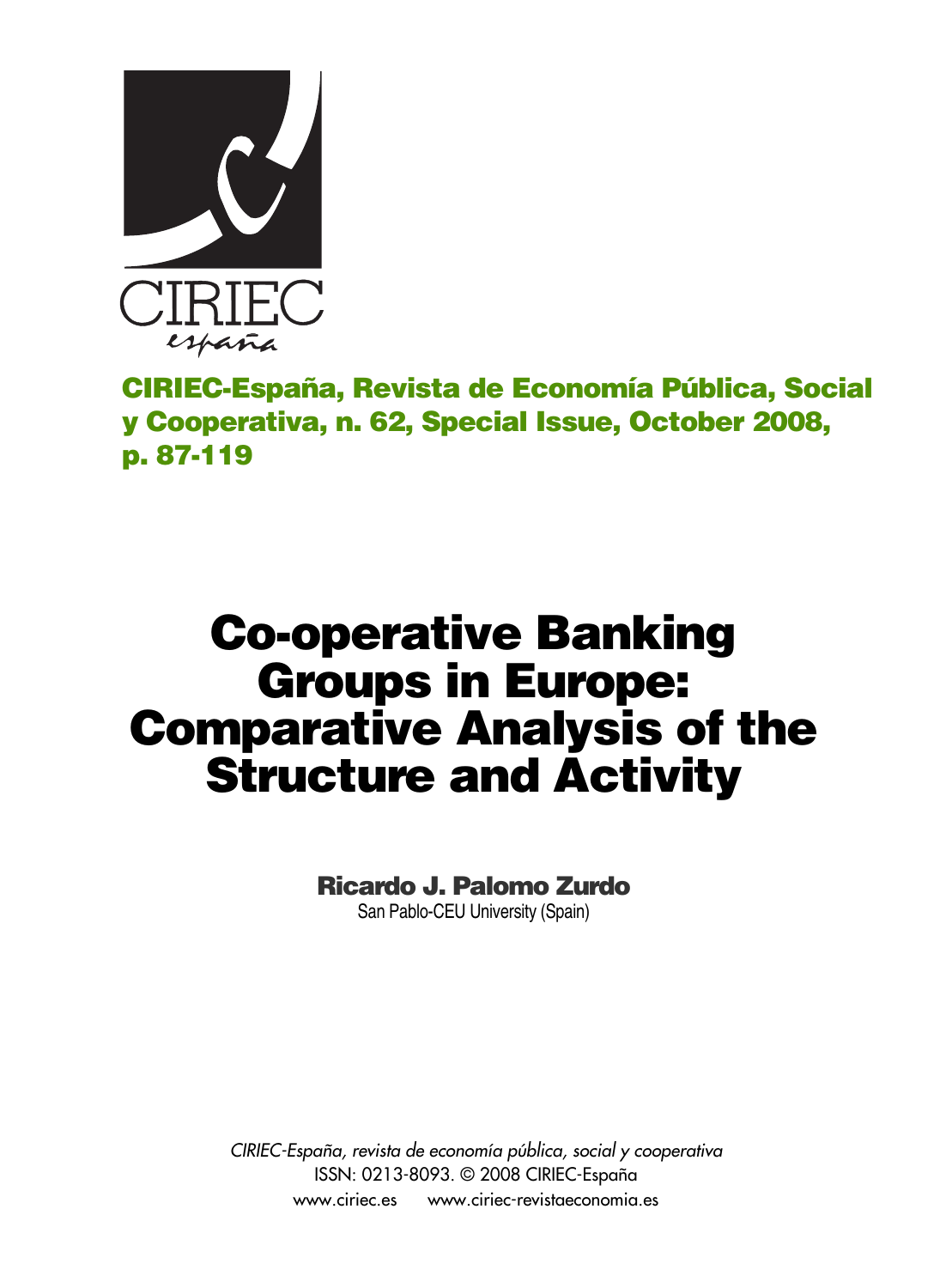# **Co-operative Banking Groups in Europe: Comparative Analysis of the Structure and Activity**

**Ricardo J. Palomo Zurdo** 

San Pablo-CEU University (Spain)

# **ABSTRACT**

*The aim of this paper is to show the situation of the main European co-operative banking groups (or systems) through the analysis of particular aspects of their structure and the activities and services they offer, in order to compare these groups with the Spanish case to check if the different ways of dealing with these aspects agree, and under what circumstances or how they are developed.*

*This analysis is also intended to identify the decision-making and economic linking relations set up between credit co-operatives and the centralised services structures which work within the co-operative banking groups.* 

KEY WORDS: Credit co-operatives, co-operative banks, co-operative banking groups.

CLAVES ECONLIT: G210, P130, Q130, R510.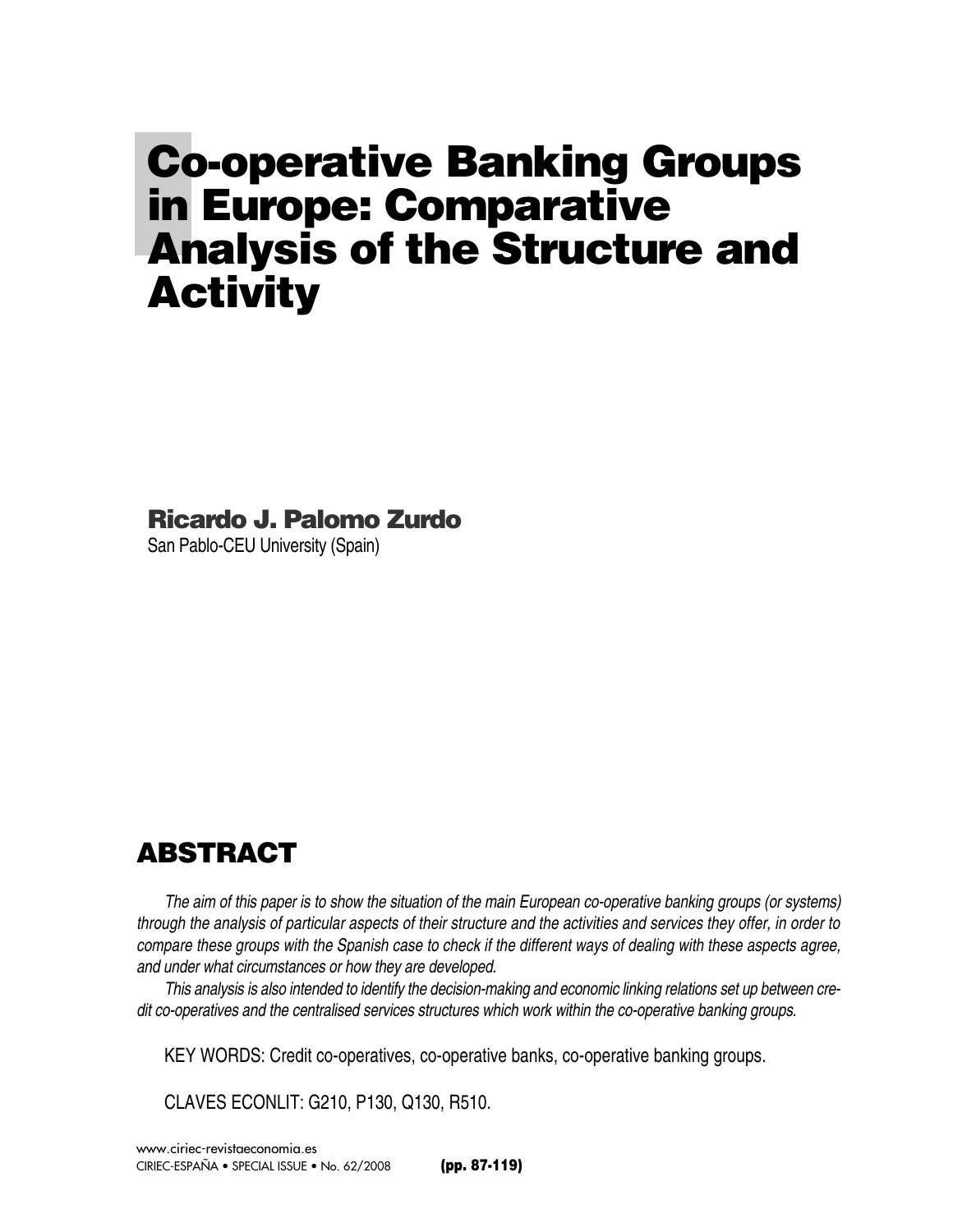# **Grupos de banca cooperativa en Europa. Análisis comparativo de su estructura y actividad**

**RESUMEN:** El objetivo de este trabajo es conocer la situación de los principales sistemas o grupos de banca cooperativa mediante el análisis de determinados aspectos de su estructura y de las actividades y servicios que ofrecen. El objetivo es compararlos con el caso español para poder apreciar los aspectos comunes o diferentes que los caracterizan bajo las diversas circunstancias.

Este análisis trata también de identificar el sistema de toma de decisiones y las relaciones económicas y estructurales existentes entre las cooperativas de crédito de base y las estructuras centralizadas que operan en el seno de los grupos de banca cooperativa.

**PALABRAS CLAVE:** Cooperativas de crédito, banca cooperativa, cajas rurales, grupos de banca cooperativa.

# **Groupes bancaires coopératifs en Europe : analyse comparative des structures et des activités**

**RÉSUMÉ:** L'objectif de cet article est de montrer la situation des principaux groupes (ou systèmes) bancaires coopératifs européens à travers l'analyse d'aspects particuliers de leurs structures, de leurs activités et des services qu'ils offrent, afin de comparer ces groupes avec le cas espagnol, pour déterminer les aspects communs ou différents qui caractérisent les systèmes coopératifs bancaires dans diverses circonstances.

Cette analyse prétend également identifier les systèmes de prise de décisions et les relations économiques et structurelles existantes entre les coopératives de crédit de base et les structures centralisées qui opèrent au sein des groupes coopératifs bancaires.

**MOTS CLÉ:** Coopératives de crédit, banque coopérative, groupes bancaires coopératifs.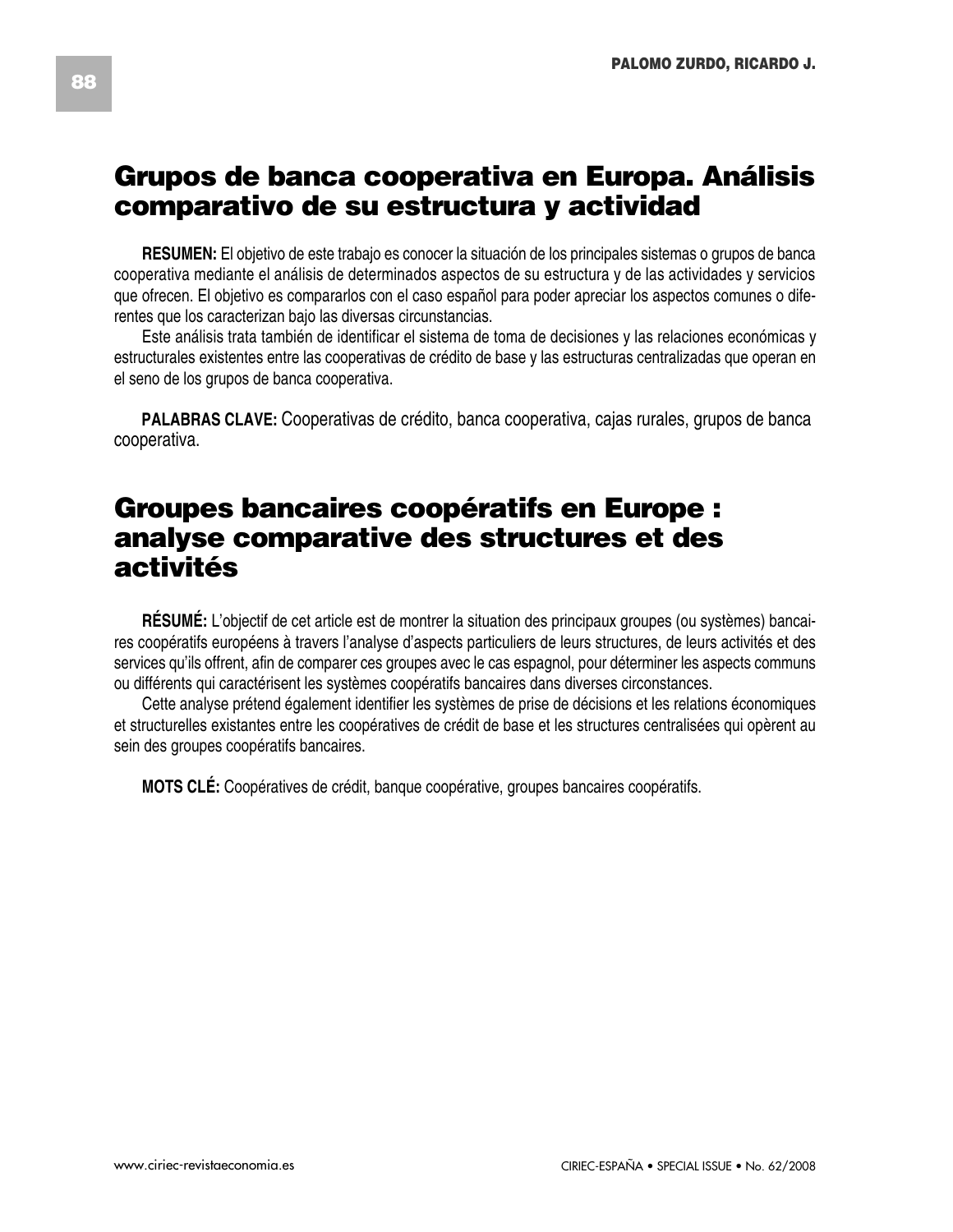# **1.- Introduction1**

Co-operative banks are quite powerful in many countries in the World, especially in Western Europe, in Northern America, and even in Far East countries, such as Japan. In fact, in some of these countries they have, or share, a leading role together with other financial institutions. (Cöté and Vezina, 1998).

The name of co-operative banking can be understood as a term which identifies, in a broad sense, two different legal forms: on the one hand, credit co-operative societies; and, on the other hand, financial institutions and specialised service institutions, which are linked to the first ones, but without a co-operative form (Palomo, 1995). In the same way, credit co-operative societies, also known as cooperative savings banks or co-operative credit savings banks, have other more precise names in Spain, according to their different specialisation. These names are: *cajas rurales*, *cajas populares* and *cajas profesionales*.

As for the method used to collect all the information presented in this paper, it was based, mainly, in a broad questionnaire carried out among the managers of the main co-operative banking groups in certain European countries (Germany, France, the Netherlands, and Italy). Furthermore, in some cases, this information has been completed with personal interviews.

In particular, the co-operative banking groups selected and analysed have been: the German *Volksbanken* and *Raiffeisenbanken* Group, the French *Crédit Agricole Mutuel* Group, the Dutch *Rabobank* Group, and the Italian *Banche di Credito Cooperativo* (known as the *Casse Rurali ed Artigiane* until 1995), whose respective market shares are 21, 22, 25 and 8 per cent. In this respect, in the case of France, the analysis of its four co-operative banking groups would have required a substantial extension of this paper which would had exceeded its aims. Therefore, it has been decided to choose the *Crédit Agricole Mutuel* group due to its relevant size.

With regard to Spain, an equivalent and compared study of the Spanish group, known as the *Grupo Caja Rural*, has been included. This group is presently made up of 77 credit co-operatives which form the *Asociación Española de Cajas Rurales (AECR)*, which, at the same time, are members of the employers' association of this sector, the *Unión Nacional de Cooperativas de Crédito (UNACC)*.

*<sup>1.-</sup> This paper is based on books and papers published by the author, between 1995-2007, mainly the titles: PALOMO, R. (1995): La banca cooperativa en Europa, Unión Nacional de Cooperativas de Crédito y Asociación Española de Cooperativas de Crédito. Madrid; PALOMO, R. (1997): "Los grupos financieros cooperativos", Revista CIRIEC-España, nº 27, diciembre, pp. 35-68; PALOMO, R. (Coor.) (2004): Banca cooperativa y economía social en Europa. Unión Nacional de Cooperativas de Crédito, Ministerio de Trabajo y Asuntos Sociales (DG Fomento de la Economía Social y del Fondo Social Europeo). Madrid.*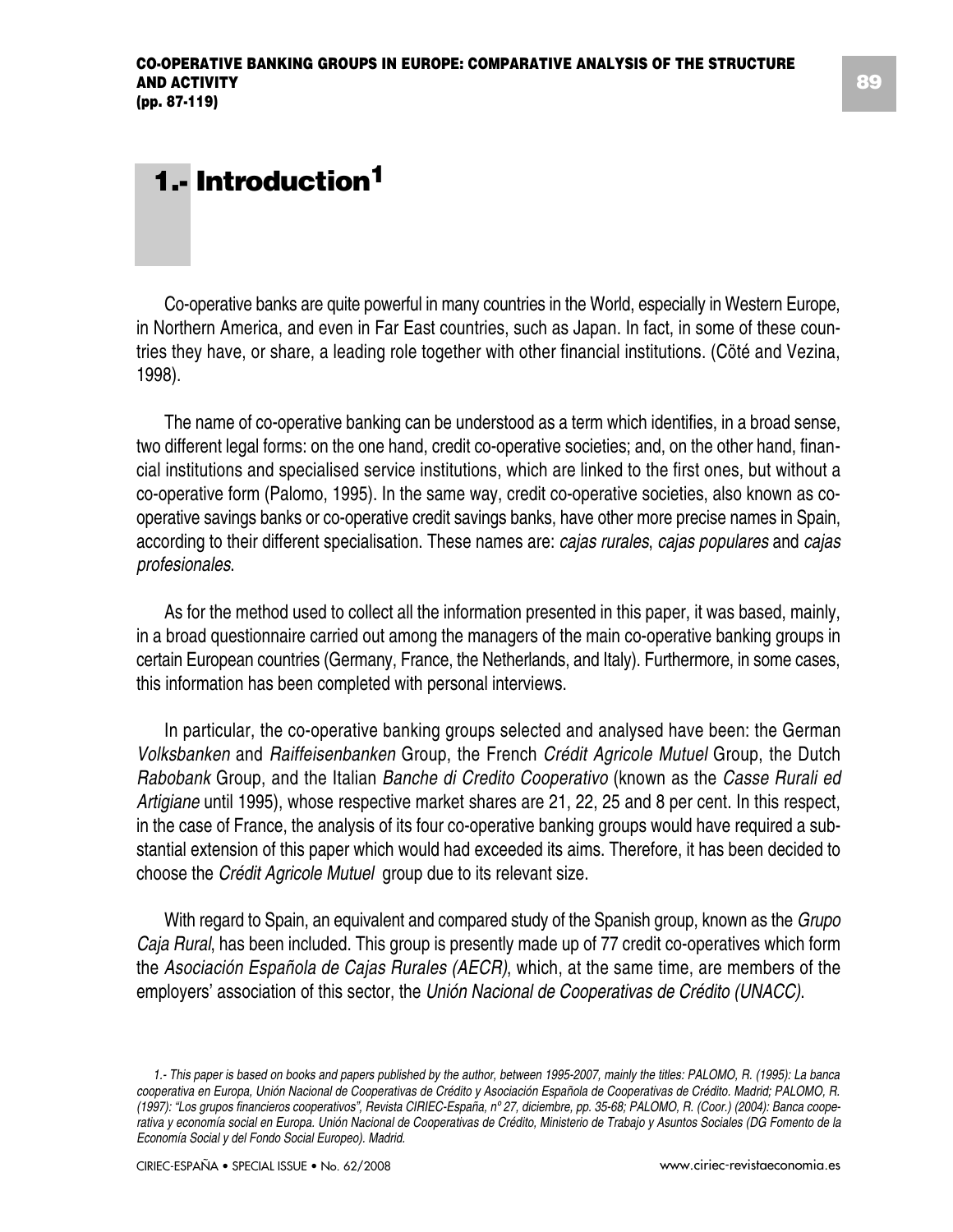Nowadays, it can be assured that the Spanish *cajas rurales* make up a co-operative banking group which is set up as a federate banking pattern whose main features are equivalent to those of other European groups (Palomo, 1997).

To come to this pattern, the Spanish co-operative credit has gone through a long, and sometimes tortuous, way since its first antecedents, a century ago (Martínez, 2003). This makes an important difference with regard to the development, more or less continuous and maintained, of the rest of the European groups analysed, whose consolidation as such took place several decades ago.

Thus, after a long stage in which advances and recessions alternated, in the 50s and 60s the expected take-off of the rural co-operative credit took place, and its existence consolidated. However, the Spanish banking crisis together with other socio-political factors and a particular economic situation, led to a series of reorganisations in the sector which caused public intervention and the consequent setting up, in 1984, of the *Grupo Asociado Banco de Crédito Agrícola-Cajas Rurales*, (Barea, 1987; García de Blás, 1987) which was intended to emulate a public-private mixed pattern inspired by the French *Crédit Agricole Mutuel* pattern (Martín, 1988; García, 1989; Cerdá, 1988). But this co-operative banking pattern with public intervention failed in a few years. In fact, in 1989, most of the provincial *cajas rurales* broke their links with this group, so creating the present co-operative banking group around the nowadays known as *Asociación Española de Cajas Rurales (AECR).*

Therefore, in 1989, a split took place within the Spanish *cajas rurales*, which progressively attenuated until 1996, when they almost achieved a complete re-unification. This has given rise to the definite setting up of a co-operative banking organised group made up of the *cajas rurales* and a number of specialised institutions, perfectly capable of facing the relevant challenges that may arise in the near future as well as in the long run.

This particular group structure which identifies the Spanish co-operative banking pattern, known as *Grupo Caja Rural*, is characterised by an specific way of managing and developing its activity. This activity, to be identified as such, requires the definition and application of certain functioning and working criteria which lead its behaviour and development patterns. But it is also essential that the members which belong to this co-operative banking group know, understand, respect and assume such criteria as if they were particular ones.

Concretely, the main features of the present Spanish federate banking group which the *cajas rurales* have made up can be summarised in the following concepts: decentralisation, subsidiariness, solidarity, interco-operation, and territoriality. They all must be understood as a compromise assumed by the institutions linked to this group; a compromise which takes shape in a number of common guidelines unanimously accepted by the association agreement that these institutions must sign. (Palomo and Carrasco, 2001).

*<sup>3.-</sup> Doing this we are assuming the Rock and Klinedinst criterion (Rock and Klinedinst 1994).*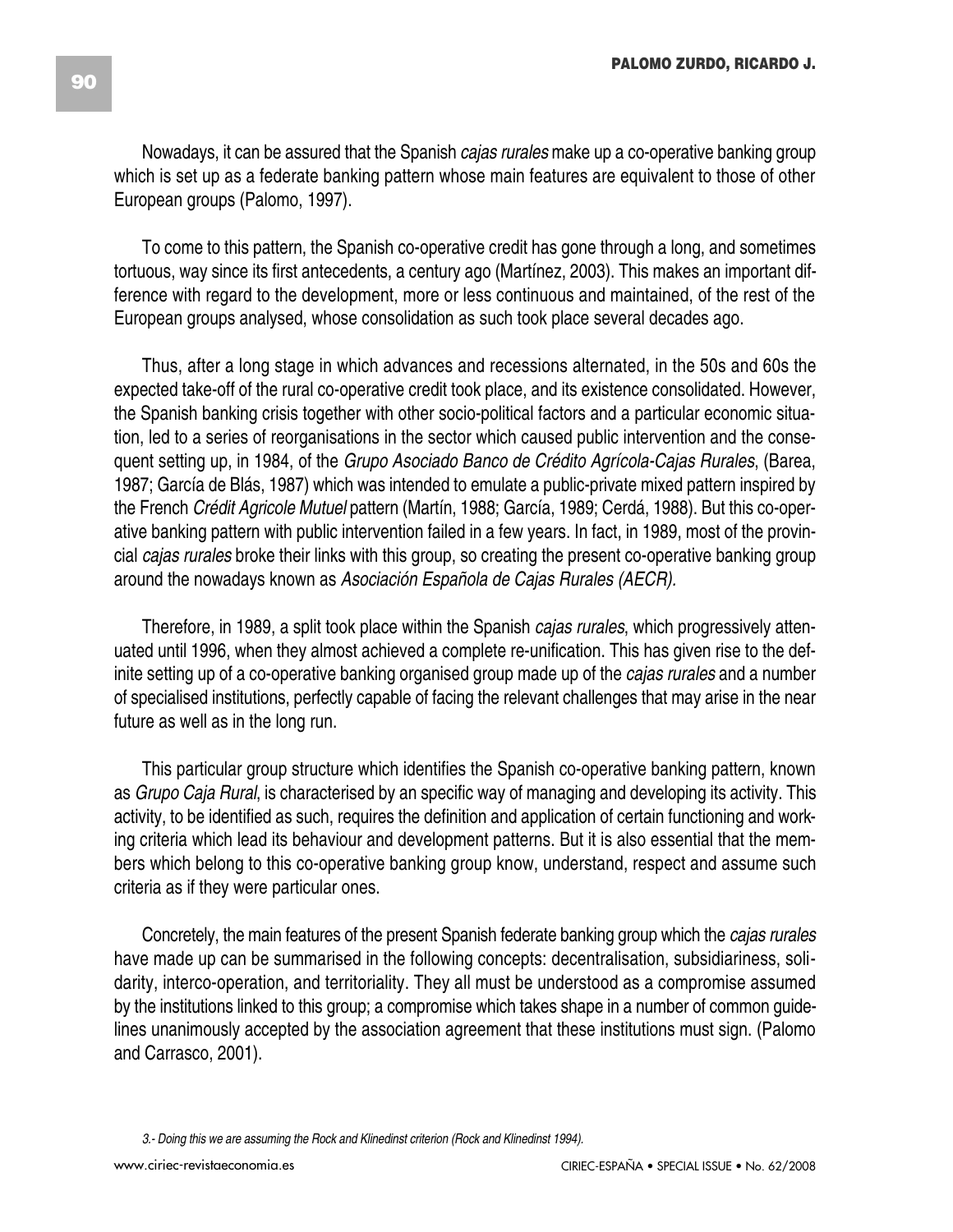- Decentralisation in this federated banking group can be understood as the respect for the decision-making and working capacity of every *caja rural*, as it precisely corresponds to the principle inherent in the spirit of the co-operative formula, which has been established through the democratic participation of its members in the management of the co-operative societies.
- Subsidiariness has a double functional sense. In its upward sense, it is intended to meet certain operative needs which the *cajas rurales* have through the transfer of services or particular actions to specialised structures. In this way, these needs are satisfied and fully guaranteed to be successful, and allow the obtaining of economies of scale. On the other hand, in its downward sense, it must respect the main field of activity of the *cajas rurales* which make up the group.
- Solidarity appears in different aspects, but it has its most precise expression in the common guarantee funds which reinforce the group solvency and which, due to their private character, may operate with a higher opportunity and flexibility than public funds.
- Interco-operation is a classical principle of co-operatives, and, therefore, it is part of the business culture of the *cajas rurales*.
- Territoriality is understood as the power and right inherent to every *caja rural* to operate with a full legal and economic independence in its respective region of activity.

Therefore, the election of the federate banking formula (Fernández, 1993) meets the need of providing the *cajas rurales* with a co-operative banking organised group which promotes their action unity and brings forward common guarantee and operating instruments which, under business development principles, assure the survival and growth of the *cajas rurales*, in order to fully satisfy their users' (partners and clients) expectations.

# **2.- Structure of the main co-operative banking groups in Europe**

The credit co-operative groups share similar business structures which are made up of: local credit co-operative societies (usually known as primary or local co-operative banks or savings banks); in some cases, regional co-operative banks (working as intermediaries between local co-operative banks and the central or central-national co-operative bank, although there is a progressive trend towards the suppression of this intermediate operative stage in some groups); and a central co-operative bank. (Palomo, 1995; González, 1996).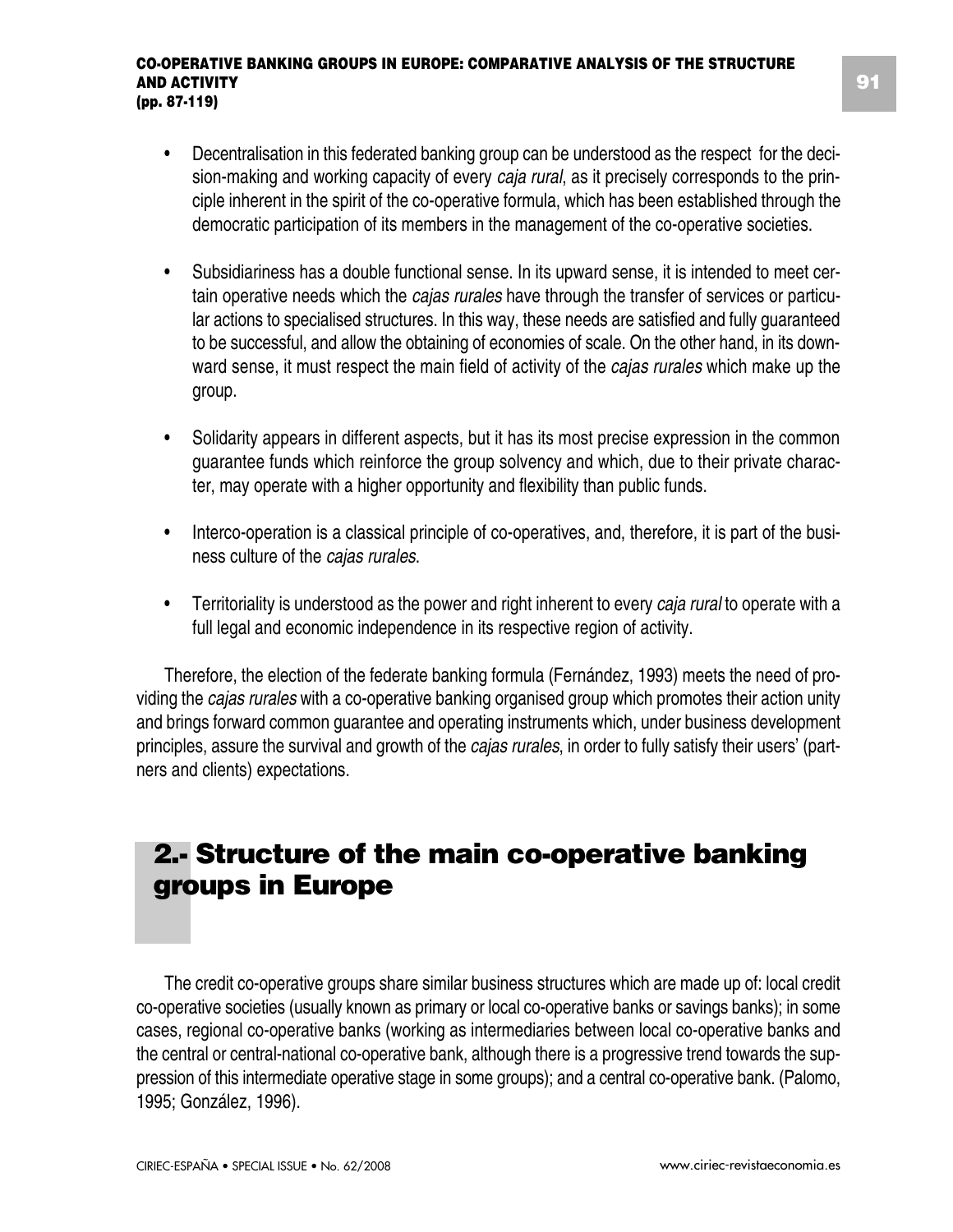This relative homogeneity in the operating organisation structures appears within an institutional frame which usually takes shape in a credit co-operative societies federation or association.

Furthermore, the operating structure of the co-operative banking groups is usually completed or extended with specialised institutions which offer products and services to the credit co-operatives which are part of these groups, so obtaining a considerable reduction in costs and other synergic effects.

### 2.1. Level One: Local Co-operative Banks

The so-called local or primary co-operative banks have a legal statute of credit co-operative societies. Their region of activity is the municipality or the province, although in some cases these geographical limits are surpassed; e.g. in Spain, most of the provincial, or primary, *cajas rurales* are statutorily and legally authorised to work throughout the country (Palomo, 1999).

In Spain, there is a distinction among *cajas rurales* (agricultural savings banks), *cajas populares* (popular savings banks), and *cajas profesionales* (professional savings banks), due to their traditional specialisation, but almost all of them, in order to be compared with other European groups, can be identified with the primary or local co-operative banks.

In Germany, primary institutions are credit co-operative societies with the particular name of *"Raiffeisenbanken"* (similar to the Spanish *cajas rurales*) and *"Volksbanken",* which are popular or professional and preferably urban institutions (Aschoff and Hennigsen, 1985).

In France, the *Crédit Agricole Mutuel* group has local credit co-operative societies called *"Caisses Locales de Crédit Agricole"*, regulated by a 1885 Law in which their essential institutional role is emphasised as opposed to an almost testimonial banking operativity (which is in the hands of the regional savings banks).

In Italy, the legal statute of the local co-operative banks also corresponds to credit co-operative societies, here called *"banche di credito cooperativo"*, although they were known as *"casse rurali ed artigiane"* until 1995.

Finally, the Dutch co-operative banks are statutorily independent credit co-operatives (although they take the trade name of the group central institution, being generically identified as *"rabobanks"*). They are legally considered "organised co-operative banks", although it should be noticed that the Dutch legal compilation does not expressly include the co-operative society form, which is compared to the association form.

It could be thought that the smaller the relative size of the local institutions it is, the higher their cohesion within the groups they make up it will be. This circumstance would be confirmed due to the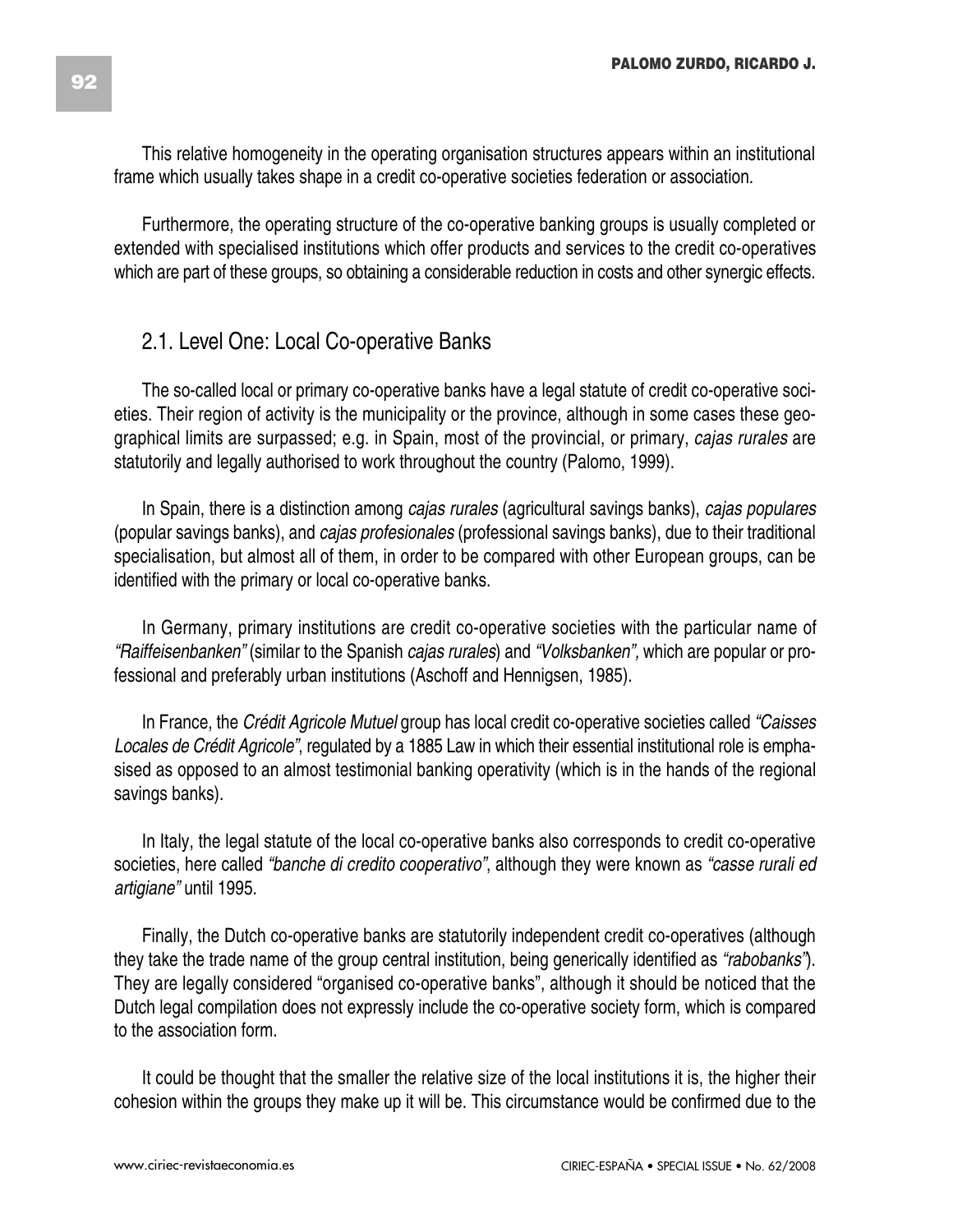fact that smaller institutions have a less individual operating capacity, which should be completed by other higher structures and mutual guarantee mechanisms.

The structure of the Spanish *cajas rurales* consists of: a General Assembly of members, a Board of Directors (whose members are elected by the General Assembly), a Chairman, and a Managing Director (a person with professional experience appointed and engaged by the Board of Directors). Strictly speaking, there is not a Board of Supervision, but together with the internal control mechanisms (Chaves and Soler, 2004) that every financial institution should have according to the law in force, the supervision of these institutions is in the hands of the *Banco de España* (Central Bank of Spain) and the Public Administrations with competence in this matter.

The German credit co-operatives have a structure made up of: a General Assembly of members, a Board of Directors (whose members are also elected by the General Assembly), a Managing Director, and a Board of Supervision. This Board of Supervision or control consists of a minimum of three members elected by the General Assembly, and its main function is to make sure that the Board of Directors works properly.

Apart from this internal control procedure, since 1996, the auditorial functions are carried out by the regional federations. Therefore, this co-operative banking group had a double control mechanism external to that developed by the Managing Director: the individual and particular mechanism of every institution carried out by their Board of Supervision, and the collective mechanism carried out without harming the supervisory power exerted by the Administration.

In France, the *"caisses locales de crédit agricole"* have a structure which consist of: a General Assembly of members (mainly made up of farmers and companies which have a co-operative form, or which do not have it, but are related to the agricultural and food industry), a Board of Directors, and an honorific Chairman.

The local financial institutions of the *Rabobank* group are managed by a Board of Directors, controlled by a Board of Supervision. Both boards are appointed by a General Assembly, and the first one appoints one or more managing directors, who are responsible for the daily activity of every institution.

As for the Italian local co-operative banks, their structure consists of : a General Assembly of partners (among who there are many farm owners and agricultural and food companies), a Board of Directors, a kind of Board of Supervision known as "Collegio de Sindaci", and a Managing Director (Azzi, 2000).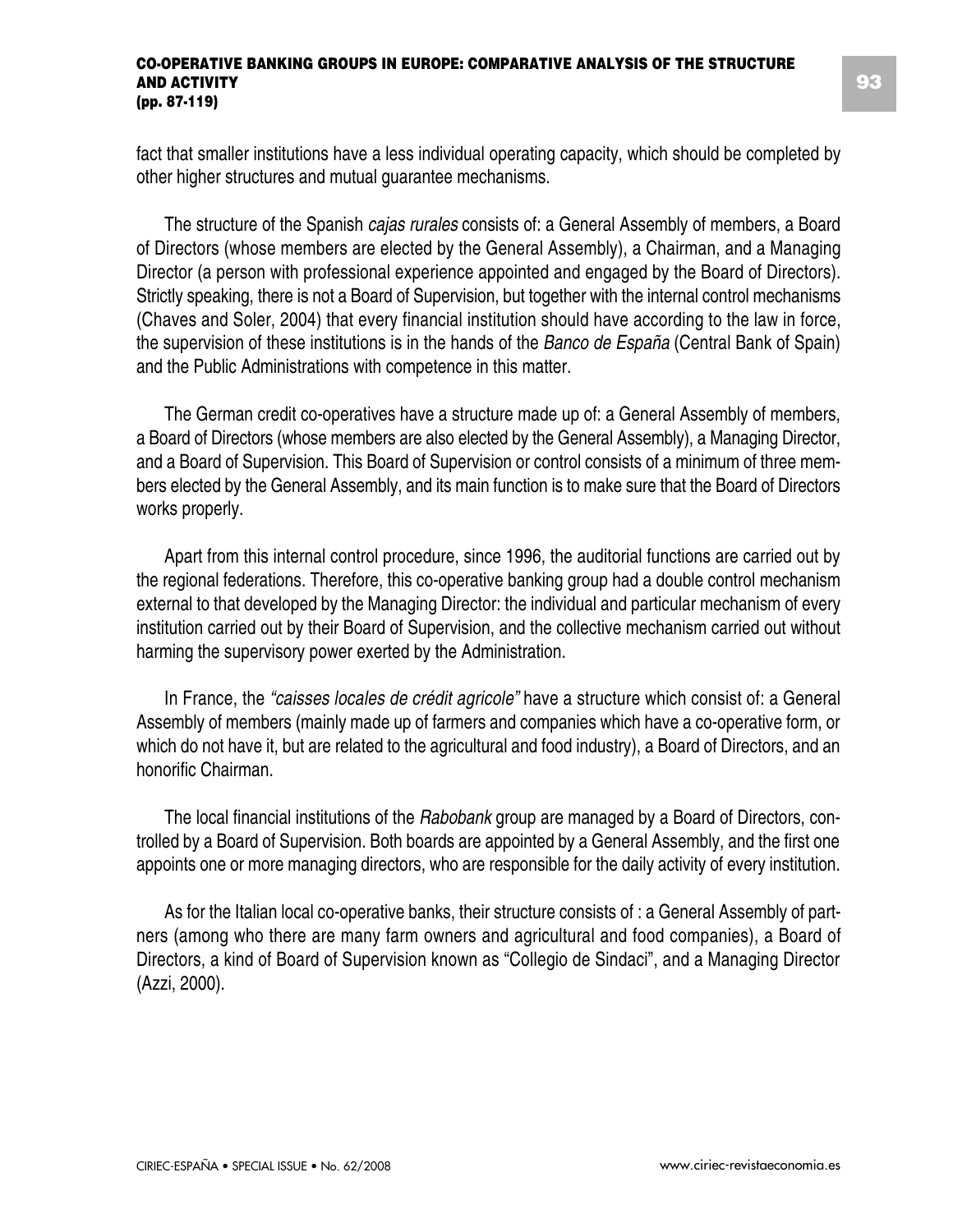### **2.1.1. Links Among Local Co-operative Banks**

Strictly speaking, there is not a direct patrimonial link among the Spanish *cajas rurales*, although there is an indirect one (which will be later analysed) among the institutions which constitute the *Asociación Española de Cajas Rurales*, whose headquarters are in Madrid.

On the other hand, the *cajas rurales*, *cajas profesionales*, and *cajas populares* are members (directly; not through regional federations) of the *Unión Nacional de Cooperativas de Crédito (UNACC)*, which, being the employers' association of the sector and with its headquarters in Madrid, assumes their representation.

In Germany, local co-operative banks are indirectly linked, through regional federations of credit co-operatives and the *National Federation of Popular Banks and Raiffeisen Banks*, known as *Bundesverband der Deutschen Volksbanken und Raiffeisenbaken (BVR)*, with its headquarters in Bonn. The BVR is, at the same time, related to the rest of the German co-operative sectors through the *German Confederation of Co-operatives*, known as the *Deutscher Genossenschafts und Raiffeisenverband (DGRV)*. It should be noticed that in Germany, the merger between local co-operative banks and the German central co-operative bank *DG Bank* is not allowed by statutory provisions of this Bank (Aschoff and Hennigsen, 1985).

In France there is not either a direct patrimonial link among the *"caisses locales de crédit agricole"*, but there is an indirect decisional and financial link which is established through the regional federations, to which these savings banks belong. At the same time, these federations take part in the national federation or confederation, known as *Fédération Nationale du Crédit Agricole (FNCA)*, with its headquarters in Paris.

In Italy, the active presence of the local co-operative banks federations should be pointed out, which have authority over the operating structure of these local institutions. Nevertheless, there is neither a link in this case among local credit co-operatives, and they are only linked through the federations, or in some particular operating aspects in which more than one institution work together. In order to become a member of the Group, it is indispensable that the co-operative bank belongs to a federation, to which it contributes economically by paying membership fees.

Furthermore, in this Italian group, local co-operative banks are members, through the regional federations, of a national confederation known as *Federazione Italiana delle Banche di Crédito Cooperativo*.

In the Netherlands, there is not an intermediate operating level made up of regional co-operative banks. This fact makes it easier the relations among the local institutions of this group, which is characterised by a strong cohesion (established by the principle of permanent membership).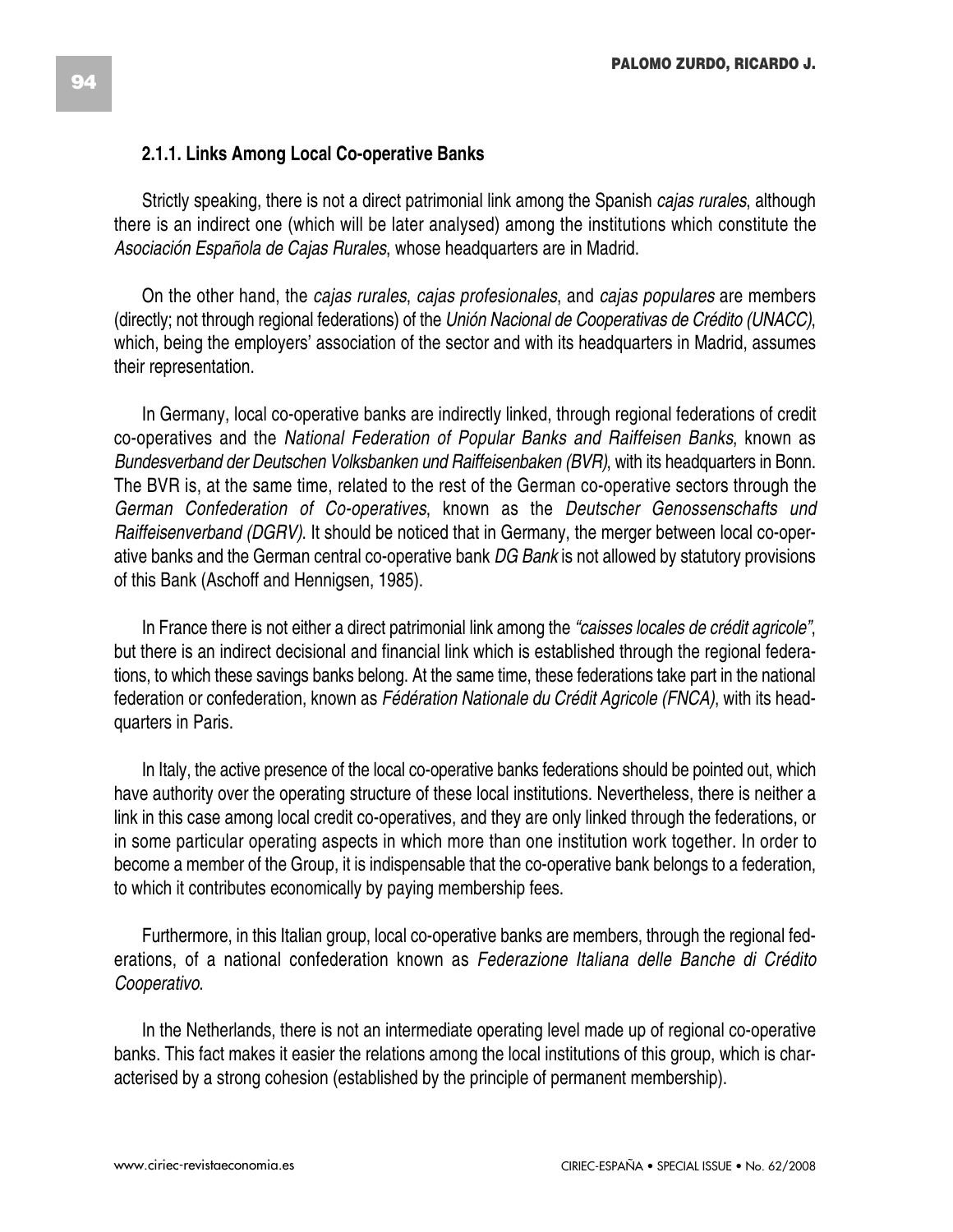As it can be seen, there is not a direct patrimonial link among local co-operative banks in the European groups analysed (as it could be, for example, by means of cross-holdings), but such link is established through higher representative or operating levels. In the second case, local co-operative banks participate in the share capital and the governing bodies of the regional co-operative banks (in some cases), of the central co-operative banks, or the institutions which offer common services in a centralised way.

### **2.1.2. Activity of Local Co-operative Banks**

The groups previously analysed show that local co-operative banks or savings banks are fully independent to launch their own product and service policies, within the limits established by law and/or the statutes which these institutions follow in every co-operative banking group.

In many cases, and especially in the co-operative credit groups which have the most cohesion, the development of all new products, or some of them, is in the hands of the central co-operative banks. This is a relatively common fact, above all with complex or specialised services (such as international transactions and transactions within financial markets difficult to reach, or initiatives which require a considerable critical mass of activity to become profitable, or just feasible).

It has been found that there are no impositions of products and services policies by the central cooperative banks to the local ones, although, according to the information given, in some cases higher institutions launch certain products and services, whose distribution is offered by them in competitive conditions to local credit co-operatives. This method is usual within the German co-operative banking group, and it is much more than usual within the groups which operate with the principle of permanent membership or community. This is the case of the Dutch *Rabobank* group and the regional savings banks of the *Crédit Agricole Mutuel* group in relation to their local institutions.

In this respect, it should be pointed out that the *"caisses locales de crédit agricole"* have a mere role of channels for applications for loans, which are sent to the corresponding regional savings banks, what confirms their limited banking operating capacity.

The local co-operative banks of the Dutch *Rabobank* group, according to the principle of permanent membership they have with the central bank, carry out their activity independently, but they are considerably subjected to the guidelines established by the central bank. These guidelines mainly affect their strategic policy (i.e. permission is required to open new branch offices in order to avoid mutual competence among institutions within the Group), and risk supervision and control. In short, local institutions are free - in theory- to offer their own products and services to their members and customers; but in practice they operate as franchises for a wide range of these products and services which are developed by the central bank.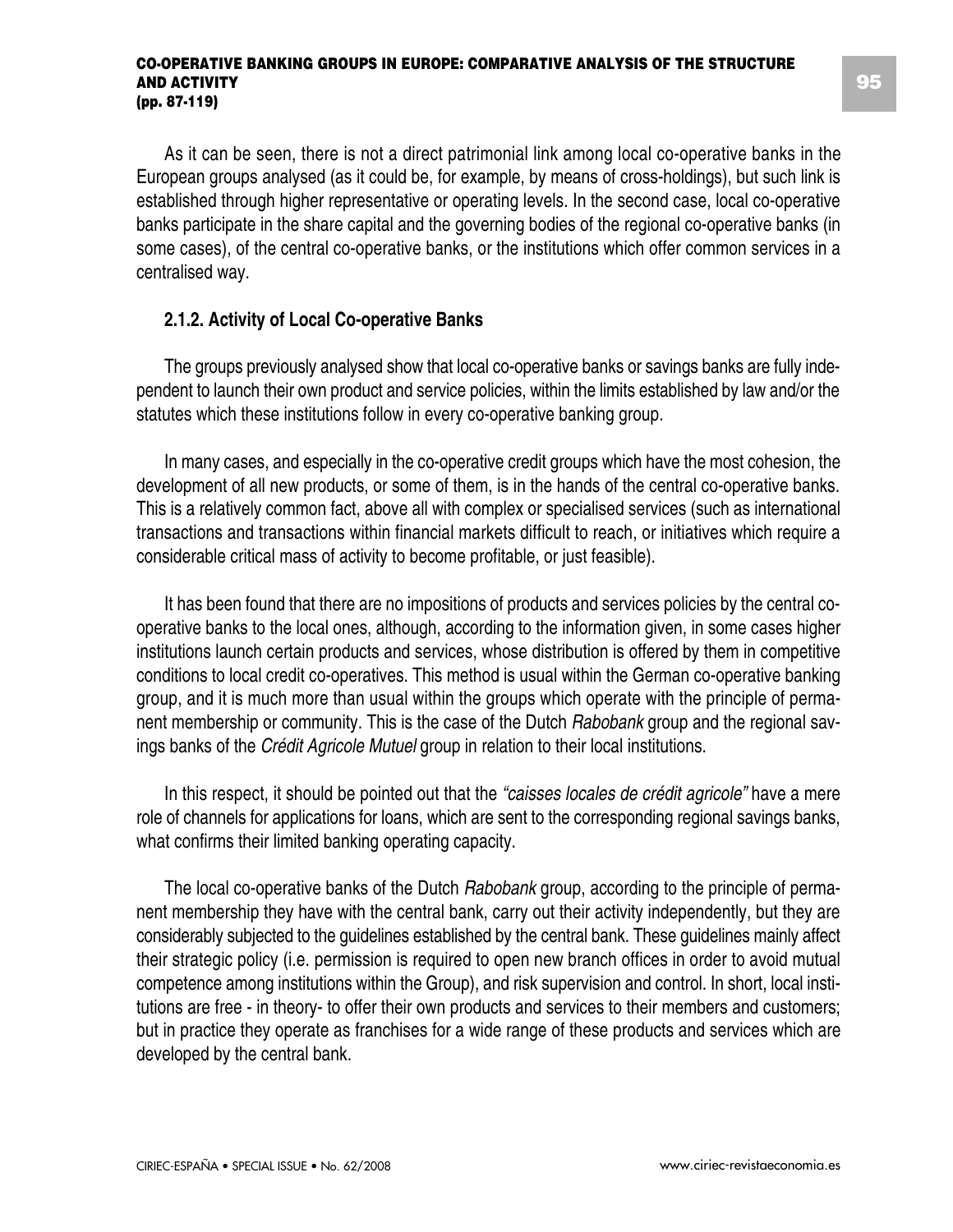In Italy, local credit co-operatives are subjected, in some aspects of their commercial and credit policy, to the supervision carried out by regional federations, and, although they are fully independent to offer their own products, some of them are developed by the central bank. In the same way, local federations and the national federation "recommend" their members the use of certain common services (Cafaro, 1999).

### 2.2. Level Two: Regional Co-operative Banks

The regional co-operative banks which are part of some of the credit co-operative groups analysed, usually have a legal statute of superior credit co-operative societies. However, in some cases, they are stock companies, mainly shared by local co-operative banks and co-operative societies from other management sectors.

These regional co-operative banks have the role of an intermediate operating level between local co-operative banks and the central co-operative bank. They originated mainly due to the already satisfied need which, in the past, demanded the creation of regional institutions which worked as compensating and balancing instruments of financial flows among the different regions in some countries, due to the seasonality of productions. In other cases, as it happened in France, they originated by law.

In Germany, regional co-operative banks have been gradually disappearing since the 60s, and those which are already extinguished have transferred their functions to the central *DZ BANK*. This trend towards the disappearing of regional institutions seems to lead to a group with only two levels and it may be a consequence of the fact that many times the existence of this kind of institutions raises the price of products and services, and affects the group operating capacity and efficiency.

In France, the existence of regional agricultural savings banks (*caisses regionales de crédit agricole*) with a legal form of secondary credit co-operative societies with a variable capital, according to the 1894 Law, is justified due to the reduced and limited operating capacity of the local agricultural savings banks. These local institutions are members of the regional ones, assuming a mere function of depository institutions, being the regional savings banks responsible for the real credit activity and the development of products and services (local savings banks contribute with the funds they get, and transfer them in the form of deposits to their corresponding regional savings banks).

The share capital of the regional savings banks belongs to local savings banks and other co-operative societies (usually quite large agricultural and food co-operatives). As co-operatives, they have a Board of Directors (usually made up of the chairmen of local savings banks), a Managing Director and a Chairman.

There are no regional co-operative banks within the Dutch group, but there is a certain division of the territorial areas of local institutions into 43 areas, in order to allow an easy way of regional representation.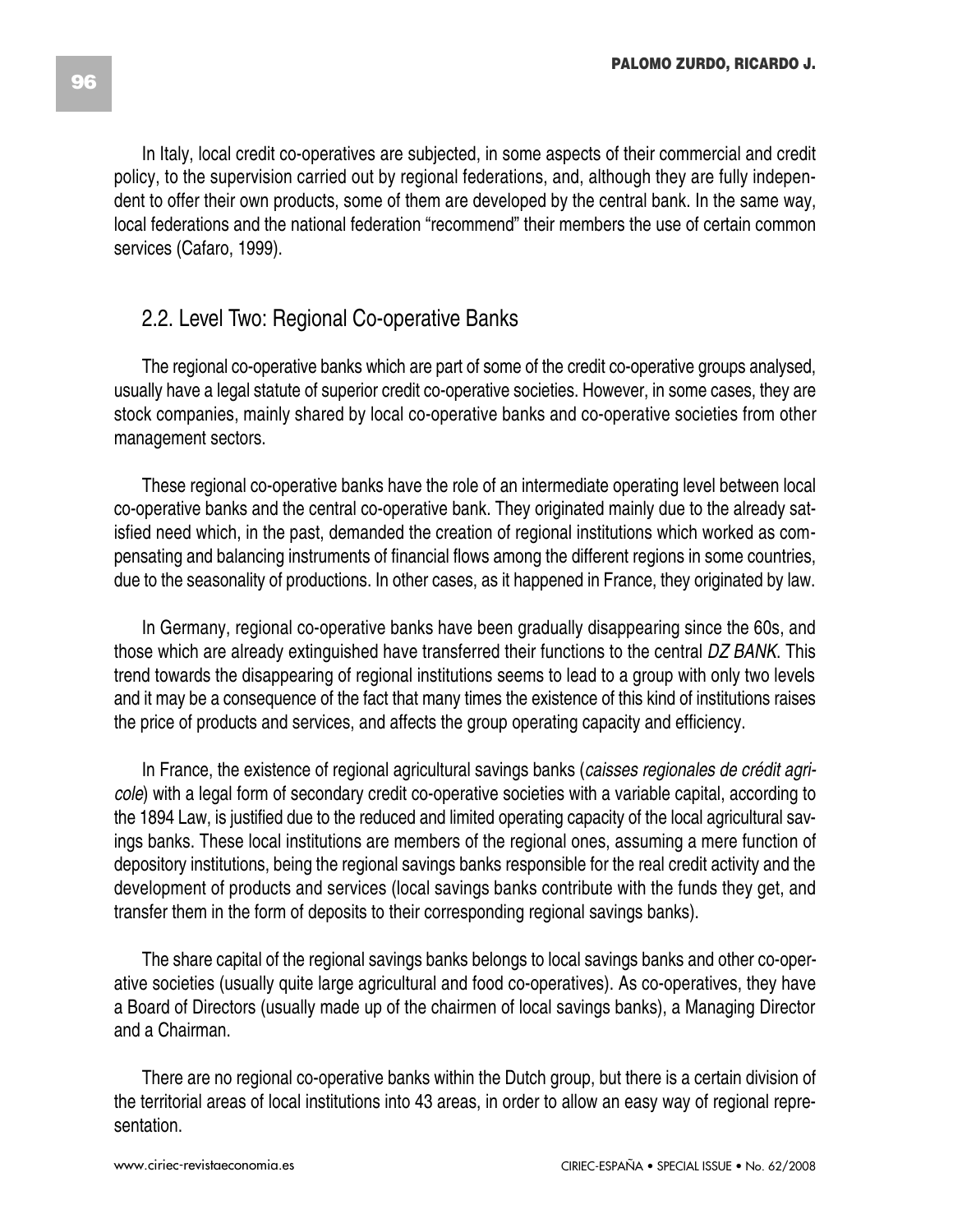In Italy, the technical-operating structure of the Group demanded, after the re-structuring they suffered in 1962, the setting up of an intermediate operating level made up of regional co-operative banks, in a similar way to the European German and French co-operative banking groups (Oppo, 1996).

Collaboration between the Italian local co-operative banks and regional banks is voluntary, and, as for the activity of these regional institutions, it is the same as in the local ones, that is to say, every institution is fully independent to offer its own products and services, although some of them are launched by the central bank. In the same way, the national federation recommends the offering of certain services which are common to the Group.

In conclusion, there is not a direct economic link among the co-operative banking groups which have regional co-operative banks. As it happens with local co-operative banks, they are indirectly linked through the national federations and/or as shareholders of the share capital which the central co-operative banks have.

### 2.3. Level Three: Central Co-operative Banks

All the European co-operative banking groups which are fairly developed, including those which have not been analysed in this report, have a central co-operative bank.

The setting up of this kind of institution appears in the history of every one of their respective cooperative banking groups as an achievement inherent to the development process of this credit form, and also as an answer to a number of real needs which need the development, in a centralised way, of certain activities and operations (Cals, 2000).

The groups analysed prove the growing leading role of the central co-operative banks within the co-operative bank groups on which they are based. This is the consequence of the need to reach a higher competitiveness within the financial group and the gradual introduction of concepts, such as *global banking*, within a more and more inter-related economic environment. In this sense, the central co-operative banks allow the centralising of certain operating aspects, and the obtaining of enough critical mass to operate with an enough profit margin in the financial markets.

Even so, the role played by central co-operative banks does not harm the operating and decision-making independence which characterises and is the base for the local credit co-operatives, but it tries to foster their cohesion as a Group of institutions which share an identity and an aim. The central banks also manage a joint offering of services which are becoming more and more complex and specialised. All this has as a result a higher satisfaction for customers and users, who have access to services with competitive quality and prices.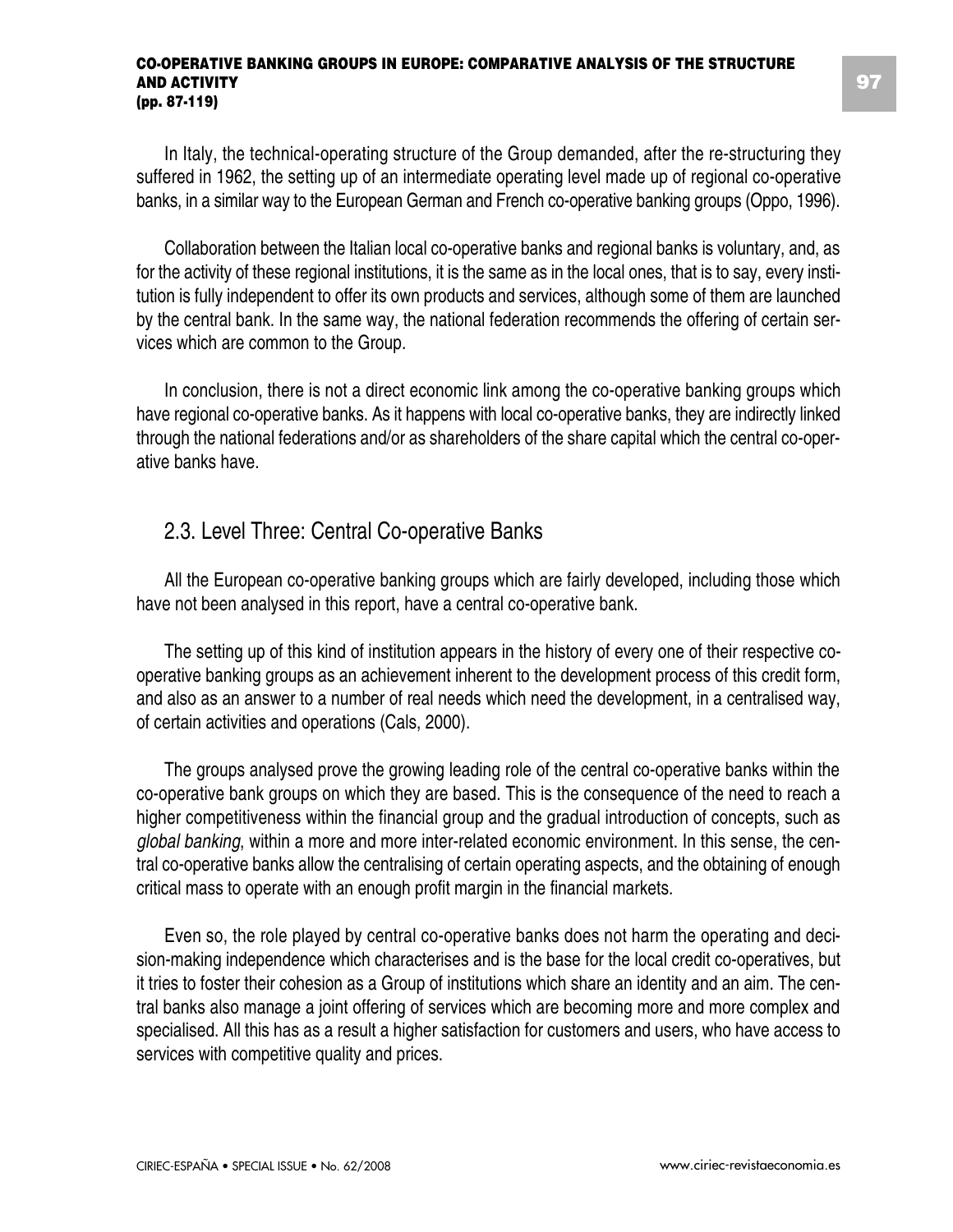In this way, the function of banking head offices that central banks assume favours the integration of the sector, and the linking of credit co-operatives with a whole range of companies specialised in offering certain central services which are gradually becoming essential for the activity of any modern banking group.

As for their legal nature, the central co-operative banks analysed are not credit co-operative societies, but stock societies (usually limited companies), whose shareholders are, mainly, the credit cooperative societies which make up every respective co-operative banking group (Cöté, 2001). Among their shareholders, there are usually co-operatives from other sectors of activity.

The guideline for the functioning of this kind of central institutions is the above-mentioned *principle of subsidiariness*, which is intended to meet certain operative needs which credit co-operatives have by the transfer of particular services and/or activities to specialised structures from the group itself, so that they are successfully satisfied.

In particular, the functions that central co-operative banks carry out for their shareholder or member institutions are usually those related to services which should be developed in a centralised way, in order to obtain economies of scale and management, such as those concerning clearing and means of payment, activity within national and international financial markets, institutional and corporate banking, and specialised and advising services (such as international trade operations, stock in companies, etc.). In short, everything which is known as *universal banking* services (one of whose main components is, in this case, retail banking). In this way, the "users" of central co-operative banks are mainly: local co-operative banks or savings banks, regional co-operative banks or savings banks (in case they exist), and customers outside the Group (institutions and large companies, including the head offices from other co-operative sectors).

The fact that central co-operative banks carry out their own independent banking activity, usually assuming business with large companies and national institutions, limits a possible competition with the activity of local credit co-operatives. This characteristic is inherent to the statutory rules of the central institutions, and, in many cases, it is possible due to the power they have to represent, on their own behalf, the financial capacity of the total of the institutions of the Group (i.e. in the Dutch group, the consolidation of balance sheets of credit co-operatives with the central bank is allowed). This allows the access to companies and markets which local credit co-operatives could not easily reach by themselves. In this sense, all the co-operative banking groups analysed allow central institutions to have their own branch offices in certain strategic national and international places, and, even in certain areas not covered by the local co-operative banks ("shadow areas").

The credit co-operative societies which are the base for their respective co-operative banking groups take part, through their representatives, in the decision-making structures of the central cooperative banks.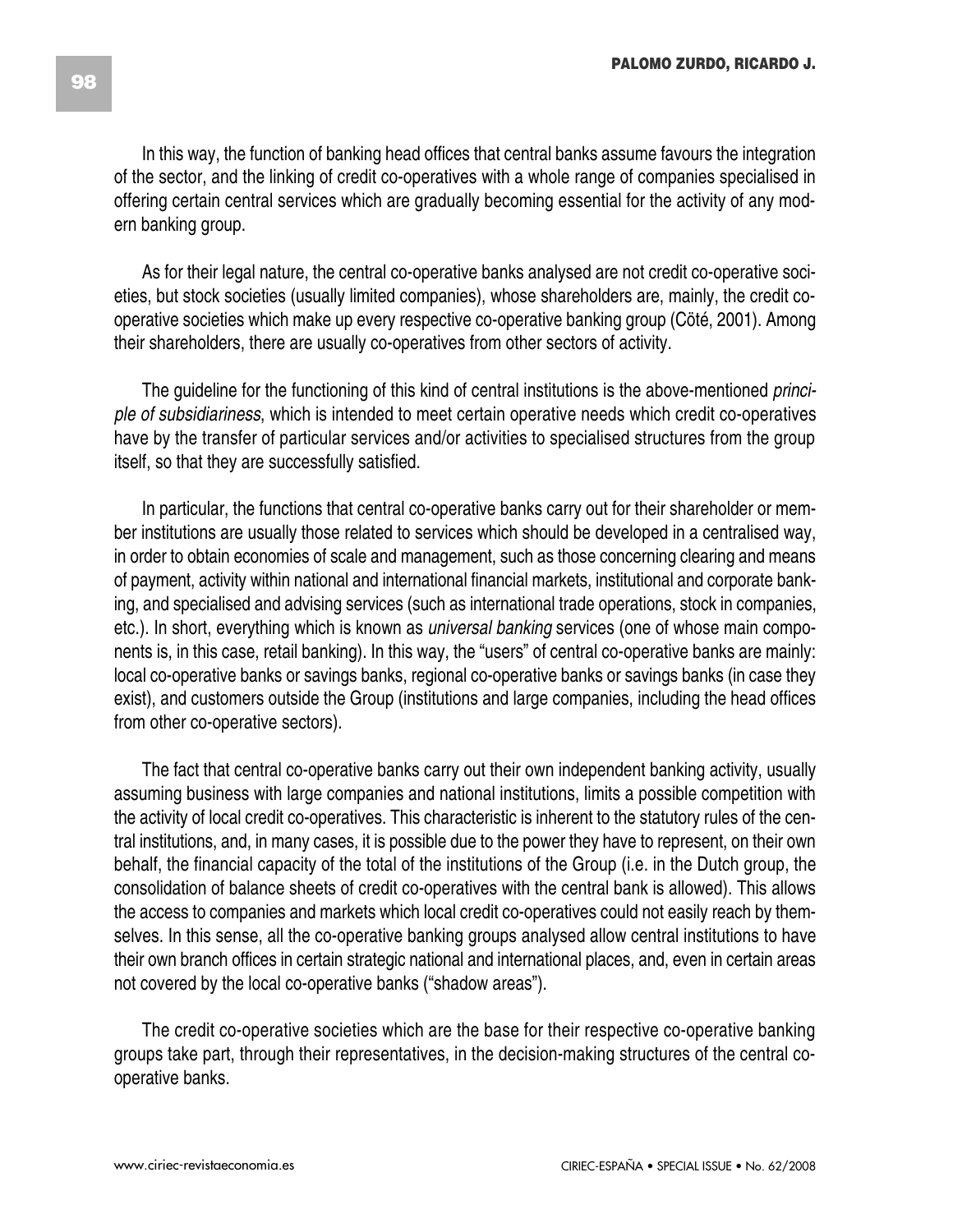In Spain, the c*ajas Rurales* have, in proportion to their volume of total assets, 85% of the share capital of the *Banco Cooperativo Español, S.A.*, whose headquarters are in Madrid. The remaining 15% belongs to the German central co-operative bank, the *Deutsche Genossenschaftsbank (DZ BANK)*. These shareholder institutions have the right to vote in proportion to their stock participation in the General Assembly of Shareholders of the Bank, which must elect the members for the Board of Directors, which, among other things, has to appoint a Managing Director (Asociación Española de Cajas Rurales, 1997).

In the same way, in Germany, the *"Raiffeisenbanken"* and *"Volksbanken"* participate directly (when there are no regional co-operative banks in their area) or through regional co-operative banks (when there are in their area) in the share capital of the *DZ BANK*, whose headquarters are in Frankfurt am Main.

The governing and decision-making structure of the *DZ BANK* is made up of a General Assembly of Shareholders (where, as it has been previously mentioned, the German State has to participate by Law), a Board of Directors (whose members are elected by the General Assembly, and whose function, among others, is the appointment of an auditor with the consent of the Federal Minister of Finance), an Executive Committee (whose members are elected by the Board of Directors, which also appoints a Chairman for this Committee and one or more deputy Chairmen). Moreover, Advising Councils may be created for the respective regional administrations or offices which are under the Bank itself.

In France, the *Crédit Agricole Mutuel* group has a central co-operative bank, the *Caisse National de Crédit Agricole (CNCA)*, whose headquarters are in Paris, and which is the central operating structure of the Group. Its function is the co-ordination of the activity of the regional and local savings banks. This Bank was a public institution since its setting up in 1920 until the Mutualisation Law came into force in 1988. Since then, it has legally become a private limited company.

The managing and governing structures of the *Caisse Nationale de Crédit Agricole (CNCA)* are made up of a Board of Directors (whose members are chairmen and managing directors of the regional savings banks and representatives of the employees); a Managing Director, and a Chairman (plus, in some cases, one or more deputy Chairmen).

The existence of a supervisory structure in the French group, known as *Direction de Inspection*, which is part of the operative structure of the *CNCA*, must be pointed out as well.

In the Dutch co-operative banking group, the central co-operative bank is known as the *Cöoperative Centrale Raiffeisen-Boerenleenbank Nederland (Rabobank Nederland)*, with its headquarters in Utrecht, and created in 1972 by the merger of the two Dutch co-operative central banks which existed at that time. It is a stock private company, whose capital belongs to all the local co-operative banks and other minor co-operative institutions.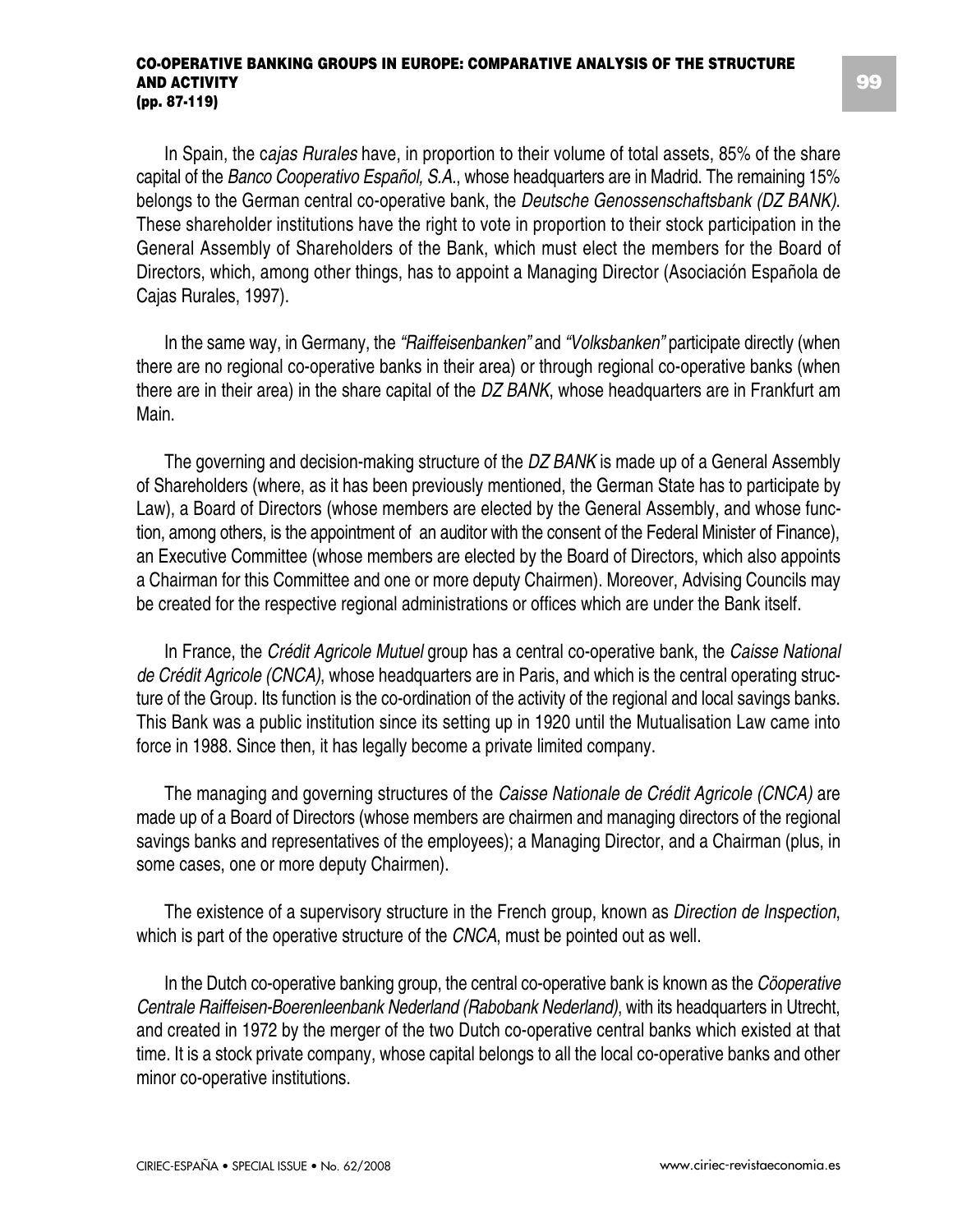This co-operative banking group is made up of : a General Assembly of members (which annually assembles 3,000 representatives from the local co-operative banks). This Assembly has to approve or reject the important decisions which affect the activity of the Group or the central bank. Furthermore, it elects the members for the Board of Directors of the *Rabobank Nederland* (made up of between 5 and 9 members of the local co-operative banks, whose role is to look after the interests of these institutions and their members from the managing structures of the central bank). There is also an Executive Committee (which is in charge of the managing of the daily banking activity within the central bank), and a Supervisory Committee. Apart from this governing structures, there is a Labour Council, where all the employees' categories of the Group, from the local co-operative banks as well as the central bank, are represented.

In Italy, the *Istituto Centrale delle Banche di Crédito Cooperativo* (until 1995 known as *Istituto Centrale delle Casse Rurali de Artigiane or ICCREA)*, is the central co-operative bank of the group. It was created in November 1963, with the double purpose of completing the project for the integration of the Italian agricultural co-operative credit, and avoiding the dependence of the local institutions on others outside the banking sector. This institution has a legal statute of a stock company, and its shareholders are the local and regional institutions. Its managing and governing structures are a Board of Directors, an Executive Committee, the *"Collegio dei Sindaci*" (similar to a Board of Supervision), and a Managing Director.

In Spain, the *cajas rurales* are linked to the *Banco Cooperativo Español* through the *Asociación Española de Cajas Rurales*, which has a certain federate character- although it cannot be solely considered as such- and which carries out the function of an institutional frame in which the activity of the Bank is developed. Moreover, the *cajas rurales* participate in the managing of the *Banco Cooperativo Español* with the votes which, as shareholders, they have in the General Assembly, in proportion to their respective volume of total Assets (Melian, 2004).

In Germany, local credit co-operatives participate in the managing of the *DG BANK* by means of their direct or indirect stock participation through the regional co-operative banks. Furthermore, the *German Federation of Volksbanken und Raiffeisenbanken (BVR)* takes part as well in the managing of the *DG BANK* regarding the control of its aims and the preservation of the principles which inspire its activity.

In France, the *caisses locales de crédit agricole* participate only indirectly in the central institution *CNCA*, since the regional savings banks (not the local ones) are those which have its share capital as shareholders. In any case, the national federation respects the interests of the local savings banks through the regional ones and looks after the fulfilment of the commitments which the central bank has with the institutions of the Group.

The Dutch co-operative savings banks participate directly in the managing of the central institution through 24 Regional Meetings of Representatives, which are held twice a year. The representatives in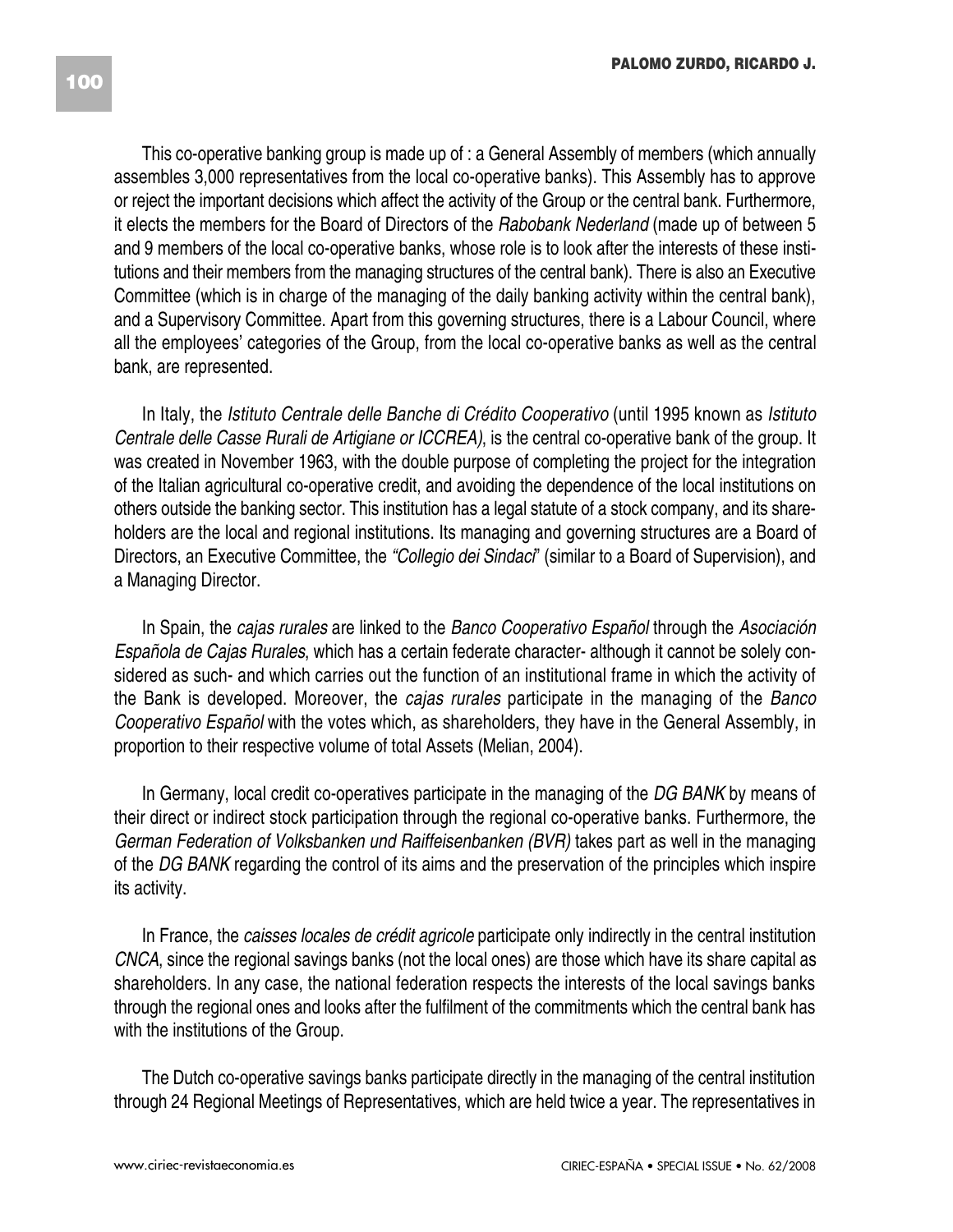these meetings, together with the members of the Board of Directors and the Board of Supervision of the central bank *Rabobank Nederland* make up the so-called *Centrale Kringvergadering*, which is a Central Meeting of Representatives, who meet every trimester. Therefore, it is here where local cooperative banks mainly define and discuss the policy of the Group.

In a similar way, in Italy, local co-operative banks participate as shareholders in the *Istituto Centrale delle Banche di Credito Cooperativo.*

# **3.- Classification and characteristics of centralised activities within the co-operative banking groups**

The European co-operative banking groups have specialised institutions, which offer certain activities, in a common or centralised way, to the credit co-operatives which make up the basis of these groups.

These institutions have very specific functions in certain fields of activity directly or indirectly related to the particular activity of the financial intermediaries.

They are intended to satisfy the demand of products and services by partners and users of the credit co-operatives, with the adequate guarantees and quality levels. They pursue, at the same time, the obtaining of economies of scale and synergic effects through the managing of a volume of operations enough for these products and services to be profitable or, at least, to allow a decrease in the excessive costs which, otherwise, they would have to face if such products and services had to be offered in an individual and isolate way by each one of the credit co-operatives which are part of the group (Palomo, 2004).

Nowadays, these activities have surpassed the genuine and strictly banking field, and their offer has expanded towards other adjacent fields derived from the main one.

This is a consequence of desintermediation and deregulation and the particular need of looking for new business areas which compensate the increasing competence among financial intermediaries, and, at the same time, as it has been previously mentioned, the need of trying to satisfy the growing demand of integrated services by users.

The wide range of such activities makes it necessary to distinguish three large groups, although the limits of their classification are only relatively clear: centralised banking activities, centralised parabanking activities, and other centralised activities.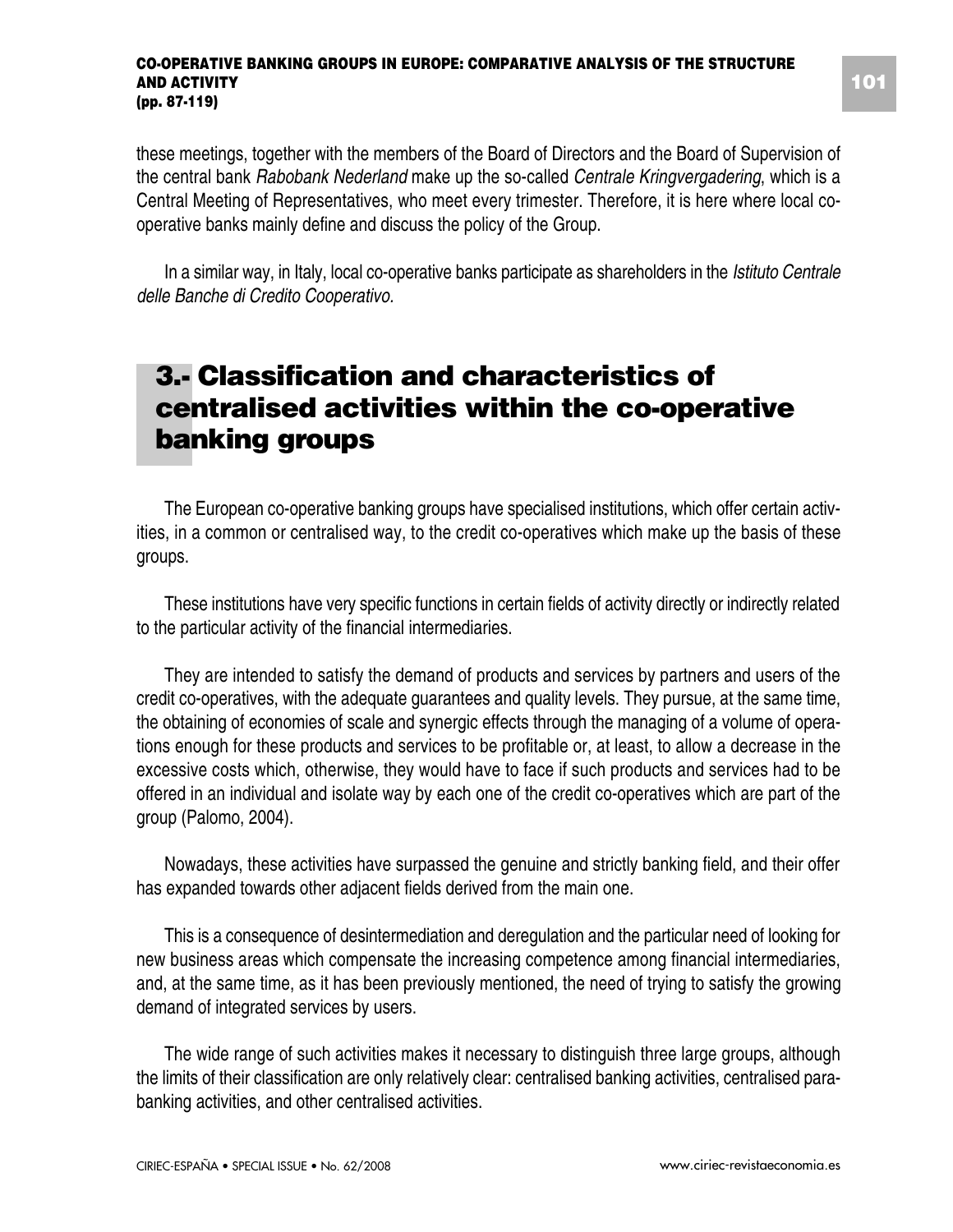### 3.1. Centralised Banking Activities

The centralised banking activities are usually offered by the different departments of the central co-operative banks, such as the foreign department, money and currency markets, treasury management, clearing operations, means of payment, stock market, investment and business banking, etc.

Nevertheless, in many cases, the degree of specialisation or complexity of some activities and their considerable volume have propitiated the creation of independent institutions with very particular functions, but also created within the co-operative banking groups, which so release the central co-operative banks from some of the functions that they have. This is the case, for example, of mortgage banks, financial leasing companies, securities firms, etc., which could appear in the section of parabanking activities (which later will be dealt with).

Obviously, the offering of centralised banking activities has a cost. When they are considered as daily activities within the banking operating functions, and they are offered from the corresponding departments of the central co-operative banks, their cost is usually assumed by these central institutions, and, even more, since their use may be statutorily compulsory for the credit co-operatives of the Group.

However, other activities may have a price group for the institutions which use them. This group usually works through a fixed fee, due to the availability of these activities, which may be more or less increased, in proportion to the average volume of activity (which may be lineal or degressive, depending on the case).

In Spain, the co-operative savings banks member of the *Asociación Española de Cajas Rurales* have the *Banco Cooperativo Español (BCE)*, set up in 1990 and with its headquarters in Madrid, to offer centralised banking services to the institutions of the Group. The stock participation in this Bank of the member institutions is compulsory, according to a statutory provision.

Its functions, among others, are the co-ordination of the financial policy of the shareholder *cajas rurales*, the development of specific financial services, and the action as a dealer in participated operations.

This Bank has different areas of specialised business: a large companies area, an international area, a commercial banking area, a money, capital and foreign exchange markets area, and a clearing and means of payment area.

As for the operating question, the participation of the Bank in certain services and activities is compulsory concerning treasury, means of payment and exchange operations, and voluntary concerning the rest of the services offered.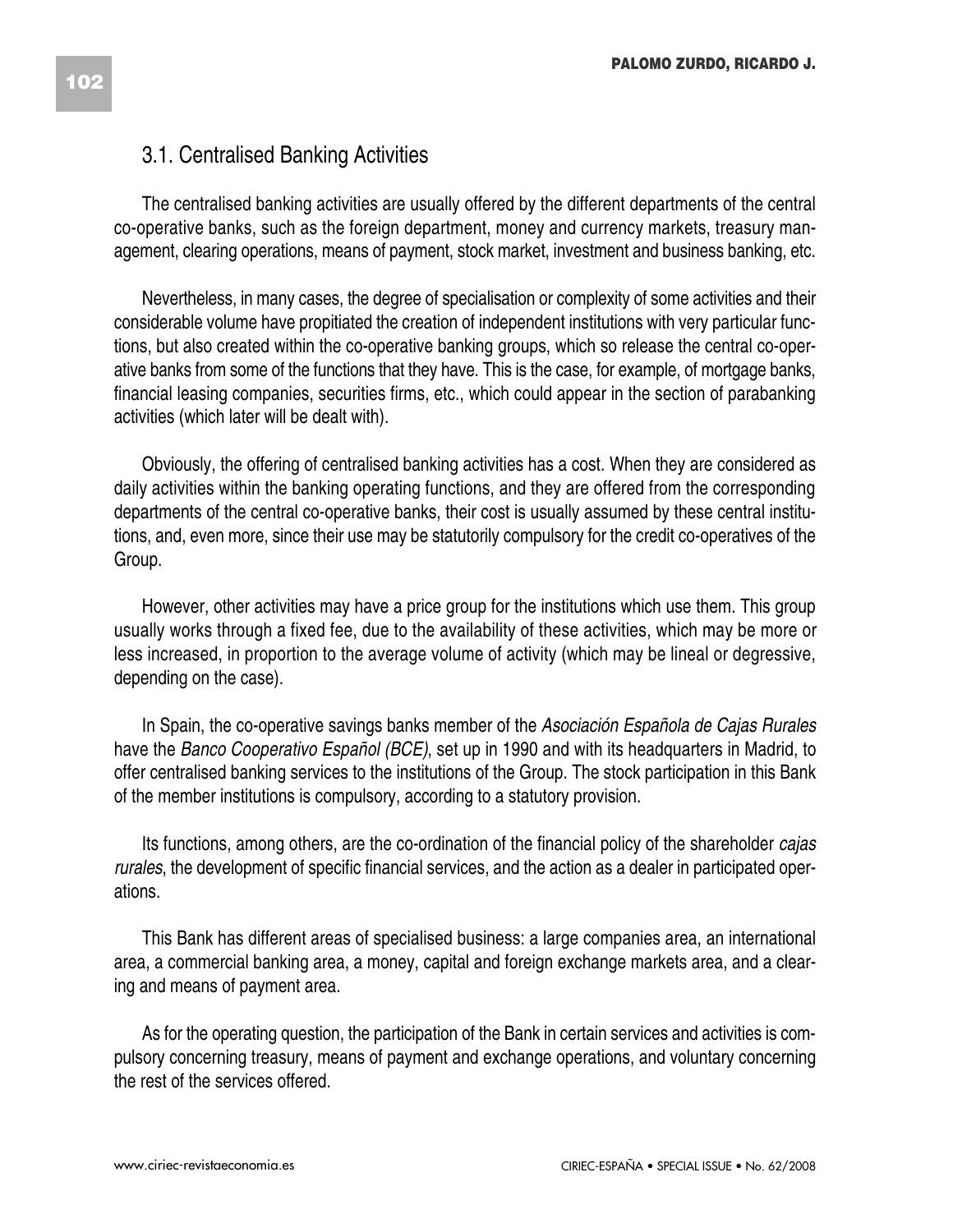At the same time, the *cajas rurales* are not allowed to work with other institutions outside the group which may offer similar services to those of the *Banco Cooperativo Español*, and which are compulsory. In any case, any *caja rural* is allowed to establish and develop by itself the services which the Bank may offer, but whose use is voluntary.

The price of these services is established through a fixed fee according to their availability, plus a variable amount, which is applied in proportion to the average volume of activity of every *caja rural* with regard to the services used. Prices will be adapted to market prices and costs as much as possible, so that they do not produce relevant benefits or losses to the Bank.

The benefits obtained by the *Banco Cooperativo Español* may be distributed among its shareholder institutions in the form of dividends and in proportion to their participation in the share capital (which is proportional to their respective volume of Assets in relation to the total of the shareholder *cajas rurales*).

In Germany, the *DZ BANK* offers centralised banking services to credit co-operatives. These institutions are no obliged to use such services, but there is a formal agreement which recommends their use. In practice, this agreement is not very relevant, since due to the proved efficiency of this institution and the wide range of services which offers to the credit co-operatives of the Group, they obtain significant economies of scale, which they could not reach if they operated with other intermediaries outside the group. In any case, the absence of a statutory obligation to operate with these centralised services makes it impossible any legal procedure against the credit co-operatives, in case they refused to work with such services.

The price group used to offer these services from the central bank to the member institutions of the group is mainly based on a fee which is proportional to the volume of activity achieved with this service, although regarding some atypical activities, a fixed fee may be established, or even a price may be negotiated.

With regard to the *DZ BANK*, it assumes certain functions of a central institution, which do not allow to consider it exclusively as an institution whose task is mainly the offering of centralised banking services. Its functions are, among others, the control of the legal regulation of the institutions of the Group, and the necessary approval by this Bank of the relevant decisions made within the specialised central services companies, which could consist of modifications in the capital share or in its ownership, business strategies, non forecast investments, etc.

In short, the *DZ BANK* is, at the same time, a central services co-operative bank, a central institution, and a bank with its own commercial activity, and independent from the rest of the institutions of the Group.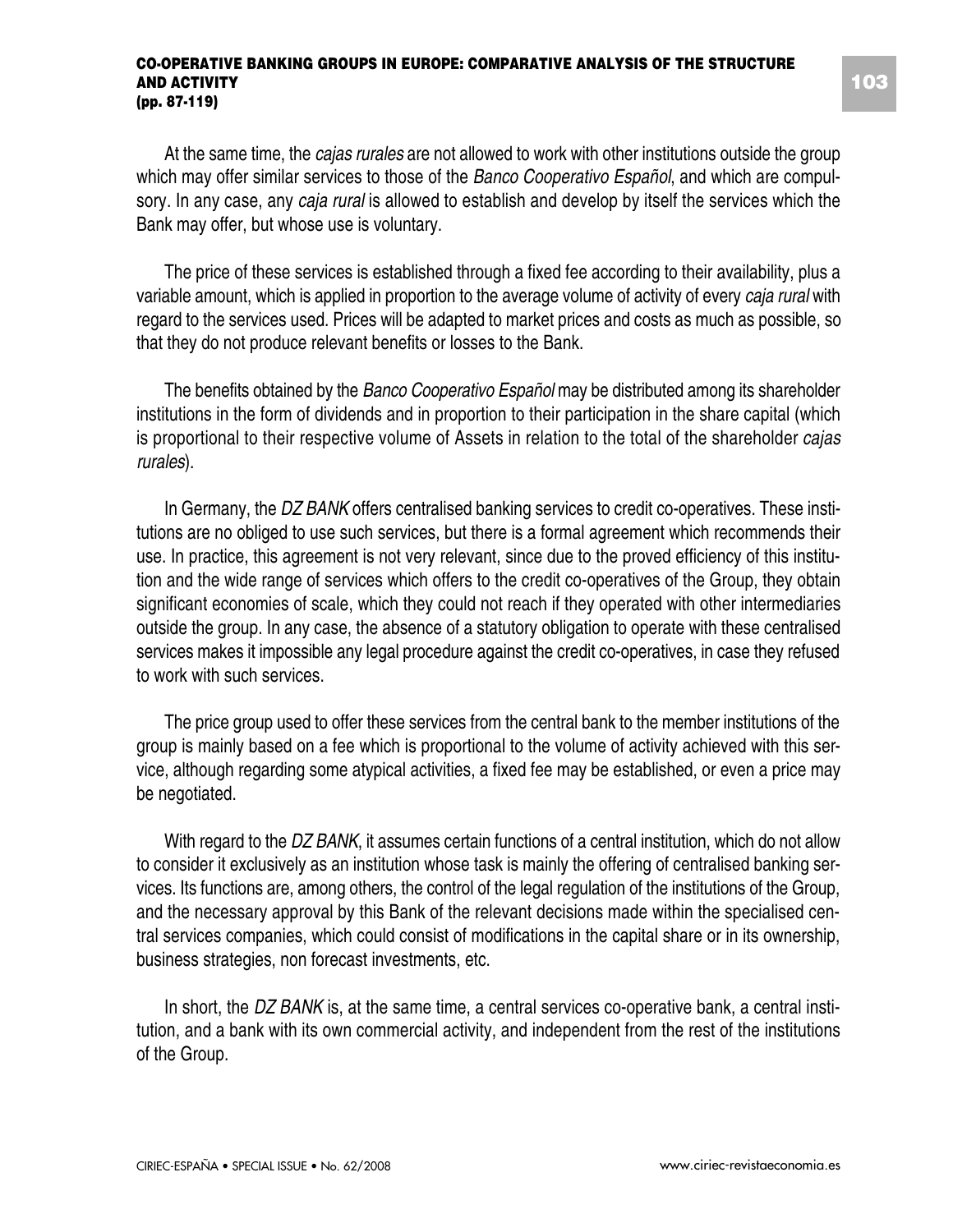In France, the *Caisse Nationale de Crédit Agricole (CNCA)* offers centralised banking services similar to those of any other banking group. Furthermore, it assumes relevant functions as the head institution of the co-operative banking group on which it is based. Some of these functions are: co-ordination of the activity of local and regional savings banks, approval of the annual accounts of the regional savings banks, previous authorisation to the granting of certain loans by the regional savings banks, establishment of common commercial policies for the total of the credit co-operatives of the Group, co-ordination of international trade operations, management and co-ordination of subsidiaries in their country or abroad, etc.

The price group established for the central services offered by this central institution to the member institutions of the Group is similar to the German one; so, there are fixed fees for certain services, and fees which are proportional to the volume of activity for other services.

The functions of the French central co-operative bank are quite extensive, and surpass those of other central co-operative banks, such as the Spanish or the Italian ones, although it does not have as many functions as the *Rabobank Nederland* in the Dutch group.

In this sense, the functions of the central bank *Rabobank Nederland* can be divided into three categories:

- It plays the role of a central bank, which obligates it to offer administrative and advising services to local co-operative banks, and to supervise them constantly (according to the legal order of the Dutch central bank *Nederlandsche Bank*). At the same time, it establishes the global strategies and aims of the total of the local co-operative banks, but allowing the adequate flexibility so that every bank has its own operating independence.
- It carries out its own independent banking activity, which mainly tends towards the corporate banking of large companies and the international activity. All this makes it a profitable complement to the total of the co-operative banks.
- It operates as the central treasurer of the Group, it carries out functions of liquidity clearing and acts as a channel for the treasury surplus of the local co-operative banks. In fact, the direct transfer of funds among co-operative banks is not allowed, but all the operations of this kind must be made through the central bank.

Other aspects which should be pointed out in the relation between local co-operative banks and the central *Rabobank Nederland* are the following:

- The local institutions must report, every three months, on the loans granted (some of them must even be approved by the central bank).
- They must buy shares in the share capital of the central bank in proportion to their volume of Assets.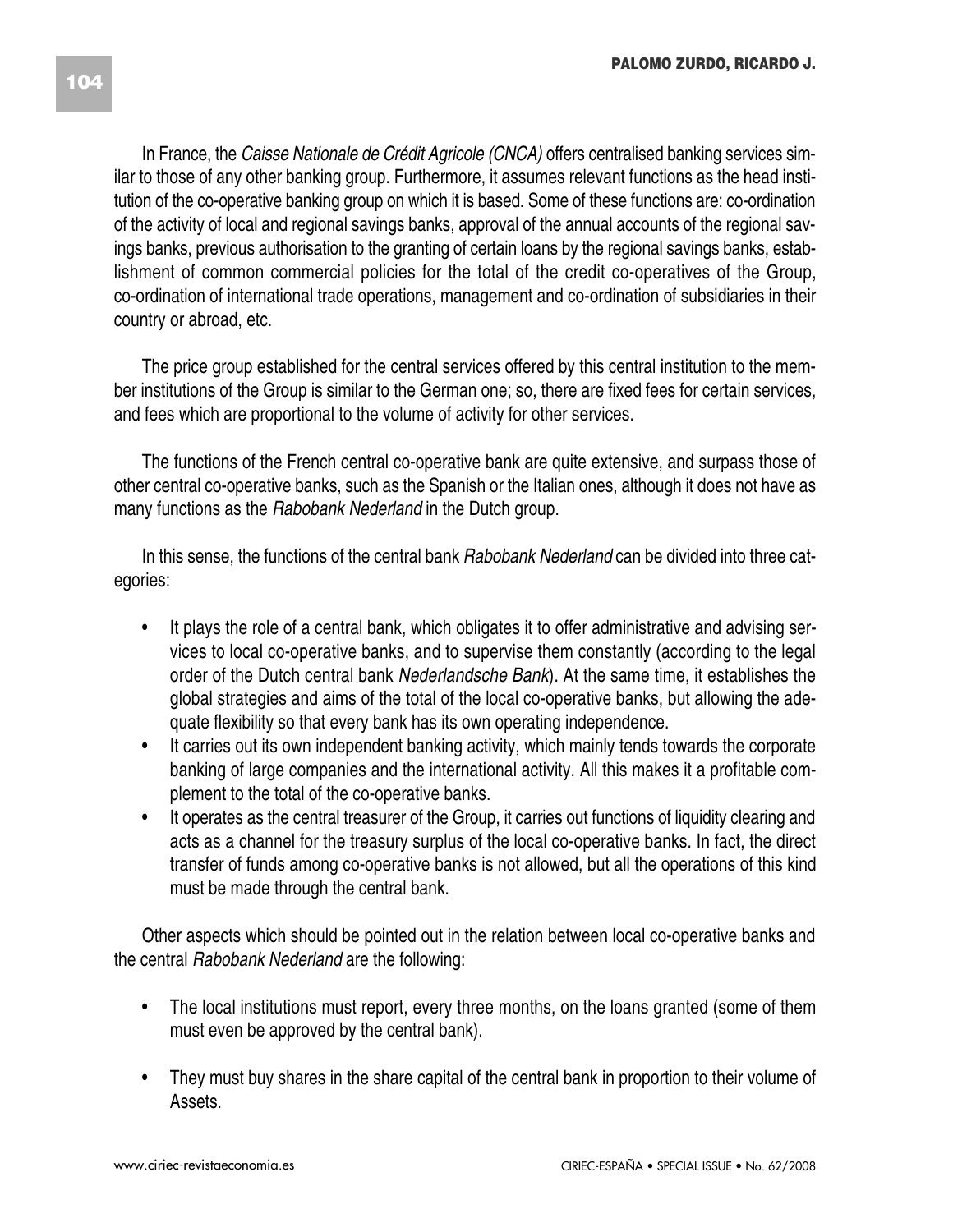- The principle of territoriality applied to the local co-operative banks is very strict, in order to avoid situations of mutual competence. In the same way, the opening of new branch offices has to be previously approved by the central institution.
- Any modification in the statutes or functioning rules of the local co-operative banks has to be approved by the central institution.
- At an accountant level, the total of the Dutch co-operative banks carry out the balance sheets consolidation together with the central bank.

The main fields of activity of the *Rabobank Nederland*, in relation to the central services which offers, are: money and capital markets, derived products, foreign service, corporate banking and investment banking.

The price group for the central services offered by the *Rabobank Nederland* to local co-operative banks, in most cases related to the typical activities of banking intermediation, is based on the payment of commissions proportional to the volume of activity. With some services in which the administrative management prevail against their volume of activity, a fixed fee is usually established (for example, in partnering operations, etc.).

In Italy, the central co-operative bank, known as *Istituto Centrale delle Banche di Credito Cooperativo*, carries out all the functions which are particular and common in a central bank and which, therefore, are similar to those of other European central co-operative banks. These functions are, among others, those concerning treasury, stocks market, electronic banking, credits syndicated with the local co-operative banks, international activity, etc.

The group of contributing to the costs of the centralised banking services implies that every Italian local or regional co-operative bank pays only its corresponding fee according to its volume of activity with every service used. Moreover, there is not a statutory obligation for local co-operative banks to participate in these central services, and it is allowed that these institutions operate with financial intermediaries outside the Group.

In case these centralised services were profitable, the Italian local and regional co-operative banks would take part in them through the dividends which corresponded them as shareholders of the central co-operative bank.

The co-operative banking groups analysed prove that, although in certain particular cases it could happen that any centralised banking service were slightly more expensive for the credit co-operatives than if they obtained it from other intermediaries outside the group, it is true that the total of the services offered are highly profitable; so the presence of central institutions is completely justified.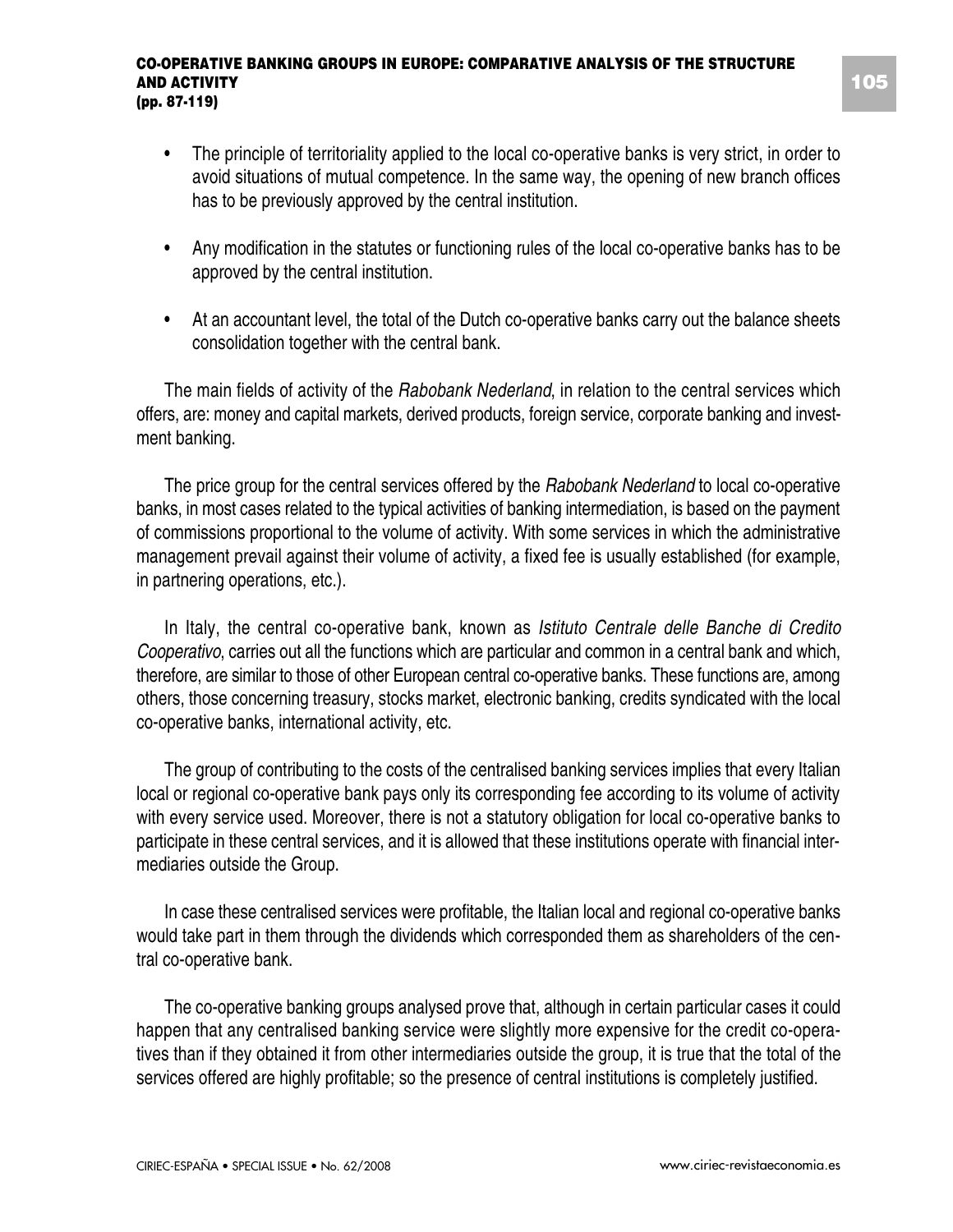Other relevant aspect of the European groups analysed is that the central co-operative banks carry out the functions of head institutions of their respective groups, sometimes under a principle of permanent membership which strengthens cohesion among co-operative banks, their self-identification as members of a group, their financial status, and their competitiveness.

Due to that fact, central co-operative banks are much more than an instrument to centralise certain banking services in order to obtain economies of scale for the local credit co-operatives; that is to say, they are institutions with their own identity, which long ago lost their original role of instrumental institutions, assuming nowadays extensive and growing functions, with which they guide and lead the development of the co-operative banking groups.

### 3.2. Centralised Parabanking activities

In the so-called parabanking activities, it is usual to include products and services related to insurance business, investment funds and pension plans agencies (although they are becoming more and more essential in the banking activity itself), partnering or the search for partners and commercial contacts for customers and users, advising on foreign markets, leasing, factoring, credit cards and banking debit services, travel agencies, intermediation or participation in real estate operations and promotions, and as many activities as the growing of a banking group may offer.

This type of specialised activities are usually offered by companies created within the co-operative groups themselves, which, despite their independent legal status as differentiated business areas, they work for the whole of the credit co-operatives on which they are based in their respective groups. These types of companies are subsidiary companies, and the local credit co-operatives as well as the central co-operative banks participate in their share capital.

As for the economic maintenance of the specialised institutions which carry out these activities, there are usually two basic types of financing.

In some cases, a price group is established in relation to the use of the services that credit co-operatives make. This fee may even be compulsory, although that particular activity is not used, and it is considered as infrastructure expenses inherent to the membership of credit co-operatives to their corresponding co-operative banking group. This is justified if the Group considers that these added activities benefit the institutions which are part of this Group, allowing them to increase their services offer and becoming a way to increase their number of members and customers. In the same way, co-operative savings banks are usually required to contribute with money to the establishment of the share capital of these specialised institutions.

In most cases, these companies do not produce any functioning cost (although there could be an establishment cost) for the credit co-operatives of every group. In this case, every specialised com-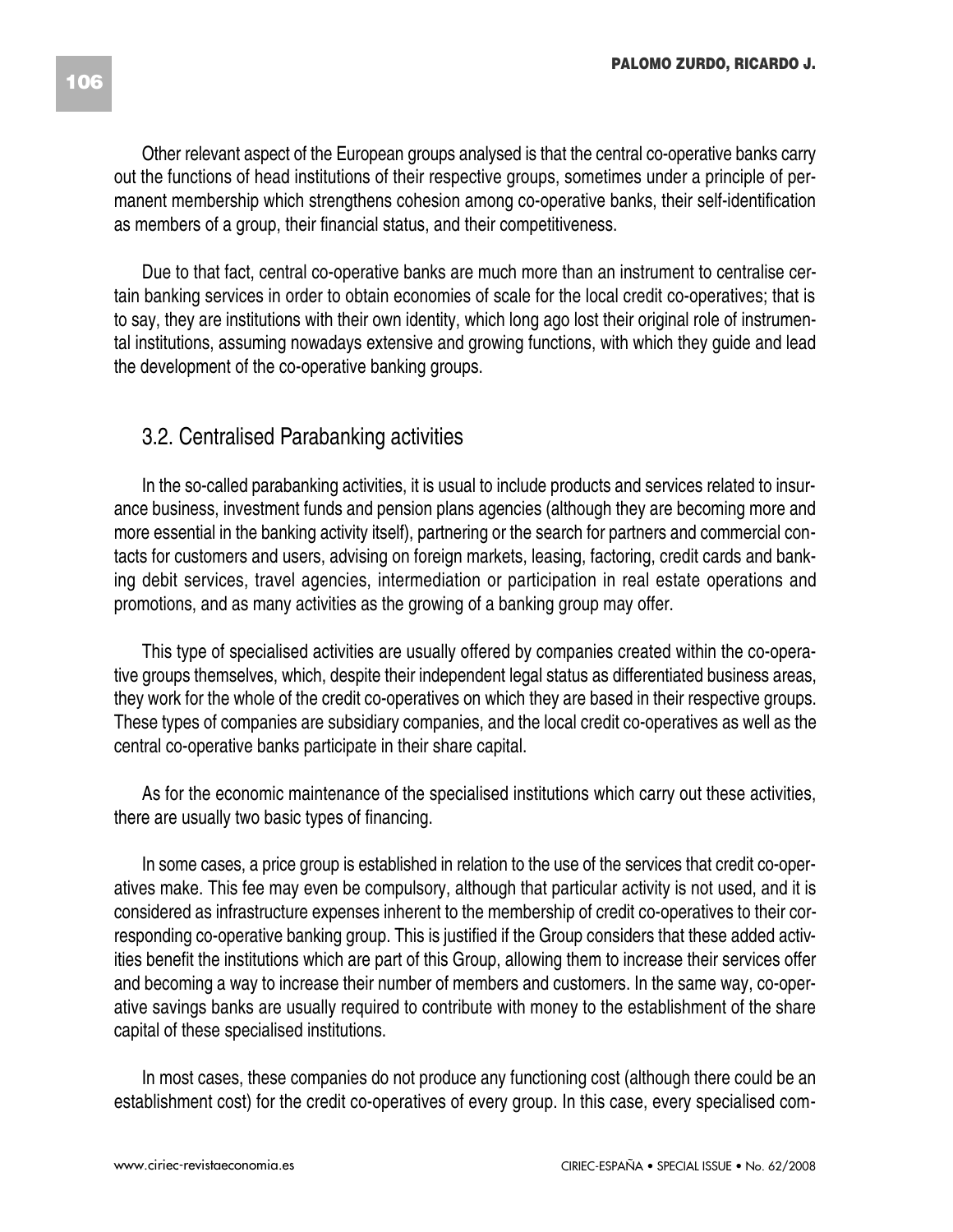pany carries out its own business with individuals or companies which are customers of the co-operative banks, using their network for the distribution of their products and services. In exchange, cooperative banks may receive a commission for every operation in which they act as intermediaries, and/or may participate as shareholders in the profits of the specialised companies. A typical case is insurance business.

### 3.3. Other Centralised Activities

Under this section, different activities which may be or are usually carried out within the co-operative banking groups are grouped. These may be considered as infrastructure, support or logistic activities; so they are more related to the internal functioning of these groups than with the particular commercial activity which the institutions carry out for their members and users.

These activities are, among others: centralised data and information processing and computer coverage of the operating network; training of employees (in their different levels and categories); legal and technical advising to the institutions of the group; spreading activity, institutional relations, attainment of combined agreements between the institutions of the group and third parties, the defence of communal interests, etc.

It is evident that the functions which have a more representative character require a centralised coordination, which is usually assumed by national federations or associations; whereas the functions which have an operating character or a higher technical or technological character are carried out by specialised institutions (as it usually happens with computer services).

The cost of most of the functions and services offered by the federate structures is covered with the membership fees of every member and/or with other funds (including possible public grants for training, conferences, etc.).

Nevertheless, a price group is usually established for the use of the second type of operating services offered by specialised companies. This generally happens with data processing centres and with particular advising and analysis services.

The credit co-operatives member of the *Asociación Española de Cajas Rurales* have the services offered by the company *Rural Servicios Informáticos (RSI)*, set up in 1986 and with its headquarters in Tres Cantos (Madrid). *RSI* is responsible for the definition and implementation of a common strategy regarding the automatic processing of the information of the *cajas rurales*, contributing with an advanced centralised computer support which operates as a corporate centre for the whole network.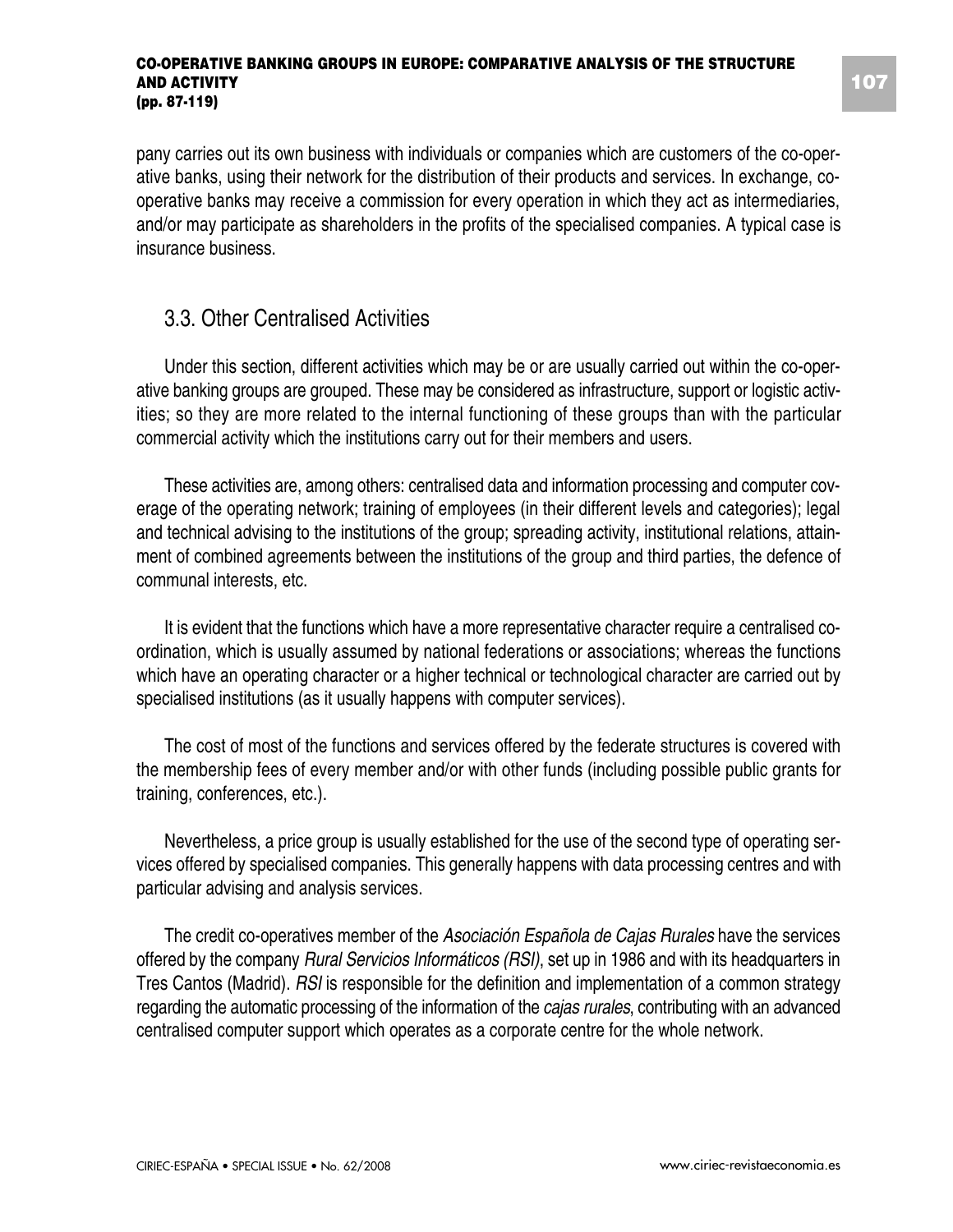# **4.- Conclusions**

Once the analysis of the main organising and functioning characteristics of the main European cooperative banking groups has been carried out, it is time to make some general and particular conclusions about the different aspects which have been dealt with. In the same way, and according to the aims established at the beginning of this paper, it has been considered necessary and suitable to make valuations about the comparison of these European patterns with the Spanish one, made up of *cajas rurales* and the central and specialised services companies which belong to the *Asociación Española de Cajas Rurales*.

A characteristic feature of all the co-operative banking groups -not only of those analysed hereis the existence of local co-operative banks or savings banks which are always credit co-operative societies sharing the same identity and an equivalent legal statute, and carrying out similar functions in the groups they base.

In all the cases analysed, the adjective local is not used as the particular and official term for these institutions, but as an agreed term so that they can be distinguished from other regional or secondary co-operative banks, or from other central, national or tertiary co-operative banks. Moreover, the adjective "local" is not intended to lessen relevance to these institutions, although their size is usually smaller than that of the regional or central co-operative banks. In fact, these institutions are the origin, the base and the centre of activity of the present co-operative credit groups.

In the same way, it can be proved that the local scope of these institutions has to be understood in a broad sense, and it cannot to be limited exclusively to a municipality or a determined area. So, some local credit co-operatives have a higher economic size than the central and/or regional co-operative banks of their own groups (as it usually happens in Spain); and there are also others which work in territorial areas higher than the regional banks. Furthermore, it should be indicated that in some European groups concentrating processes have taken place among credit co-operatives which are geographically close.

The excessive proliferation of local credit co-operatives in the past, and the present extremely small size of many of them has made it necessary a slow and expensive take-over process (still taking place), which is intended to achieve an operating size more adequate to the present competitiveness and guarantee patterns (Sanchís, 2003).

As for the link which could be among the primary credit co-operatives which make up a co-operative banking group, it can be said that there is not a direct patrimonial connection among them. The only link they may have is indirectly established through representative common organisations (such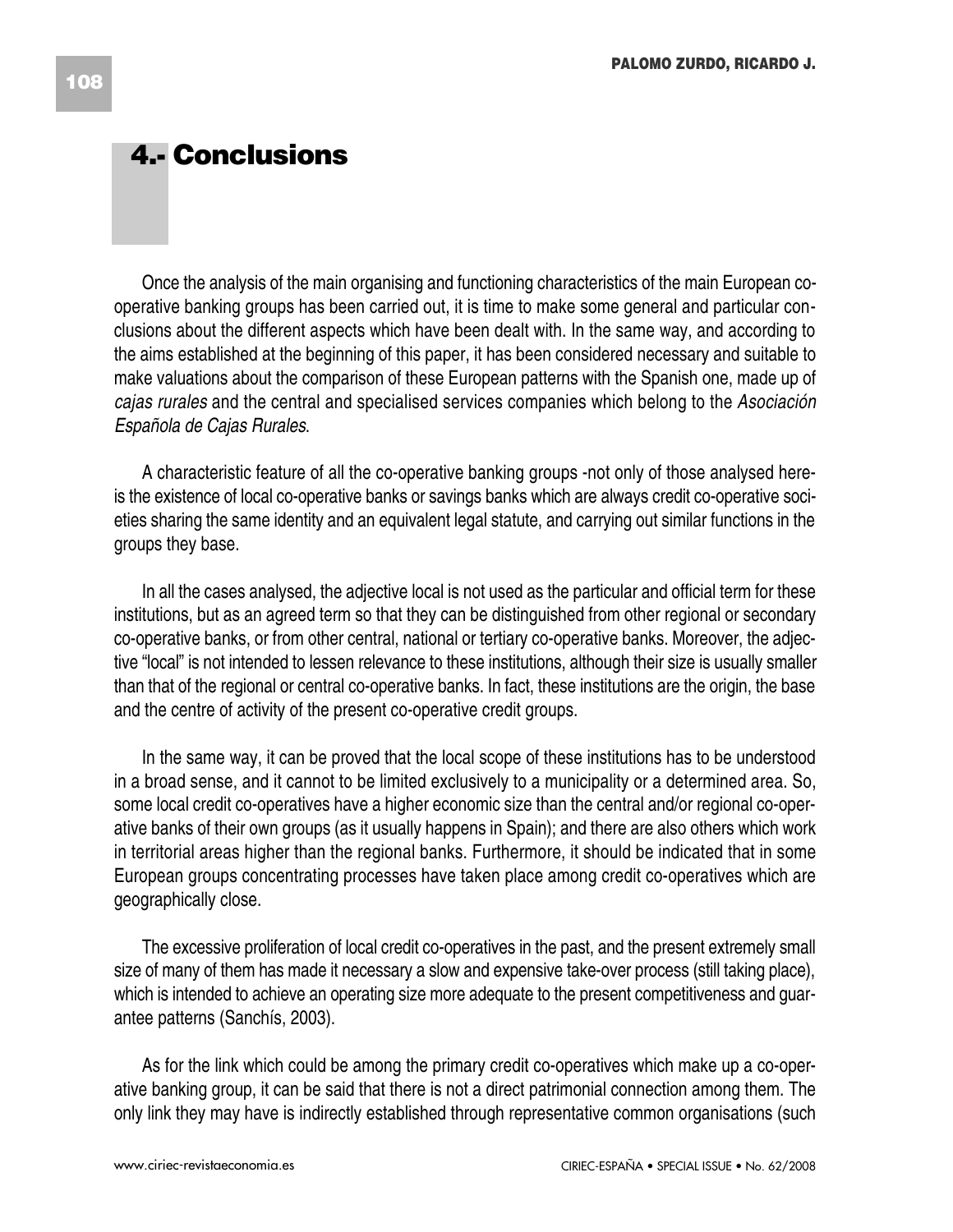as national federations or, in some cases, regional ones), or through their independent participation, but with common effects, in central or specialised services companies which are established within the co-operative banking groups themselves, and which usually have been jointly promoted by the local co-operative banks, as it happens with the regional and/or local co-operative banks.

This fact is relevant and significant for the identification of the business grouping form which characterises the co-operative banking groups. The word "group" has been precisely used in this paper due to its broad meaning, which makes reference to a set of elements mutually related which is different from other sets, without the need of specifying how they are related.

In this respect, as it has been proved in this report, links in the co-operative banking groups or systems are based neither on inter-societies stock in the share capital nor on parent-subsidiary companies relations or other forms of corporate control. Due to that fact, form the point of view of the economic orthodoxy, co-operative banking groups could not be properly called a business group; however, although they are not legally groups by right, they are groups by act; or, in other words, although they are not specifically groups, they are implicitly groups.

In this respect, it has been proved that co-operative banking groups are organised groups which have common representative and operating structures, whose strategies and main action lines are developed under common policies or "group" policies which produce an unity of action (Embid, 1995; Koulychizky, 1991; Barlett and Goshal, 1993). It is also relevant to say that everything is planned with an indefinite length, and that these groups usually have particular and joint guarantee instruments; and, even in some cases, legal regulation allows an accountant consolidation, and gives to the groups central structures the centralised supervision of their members' activity, and the responsibility of looking after the application of legal regulations (this is evident in Holland, and in a more limited way in France and Germany, but it does not happen in Spain).

All this justifies the desire that these co-operative banking groups are legally recognised as business groups, so that they have a legal consideration equivalent to that of other banking groups.

It should also be said that the traditional classification of the forms of business grouping, as well as many economic theories, are suffering a progressive lag, which in some cases does not allow their adapting to the present business world. This lag process accelerates as the economic development accelerates too, led by the concepts of globalisation, deregulation, liberalisation or desintermediation, what it makes it necessary the creation of new concepts or the revision of the contents of these concepts.

From an even more critical point of view, it could be said that the concept of group by itself is broad enough so as to leave room for other interpretations, so its vagueness can also be applied to the concept of business group, although this one seeks protection, out of habit, in the traditional interpretation (Barea, Juliá, Monzón, 1999).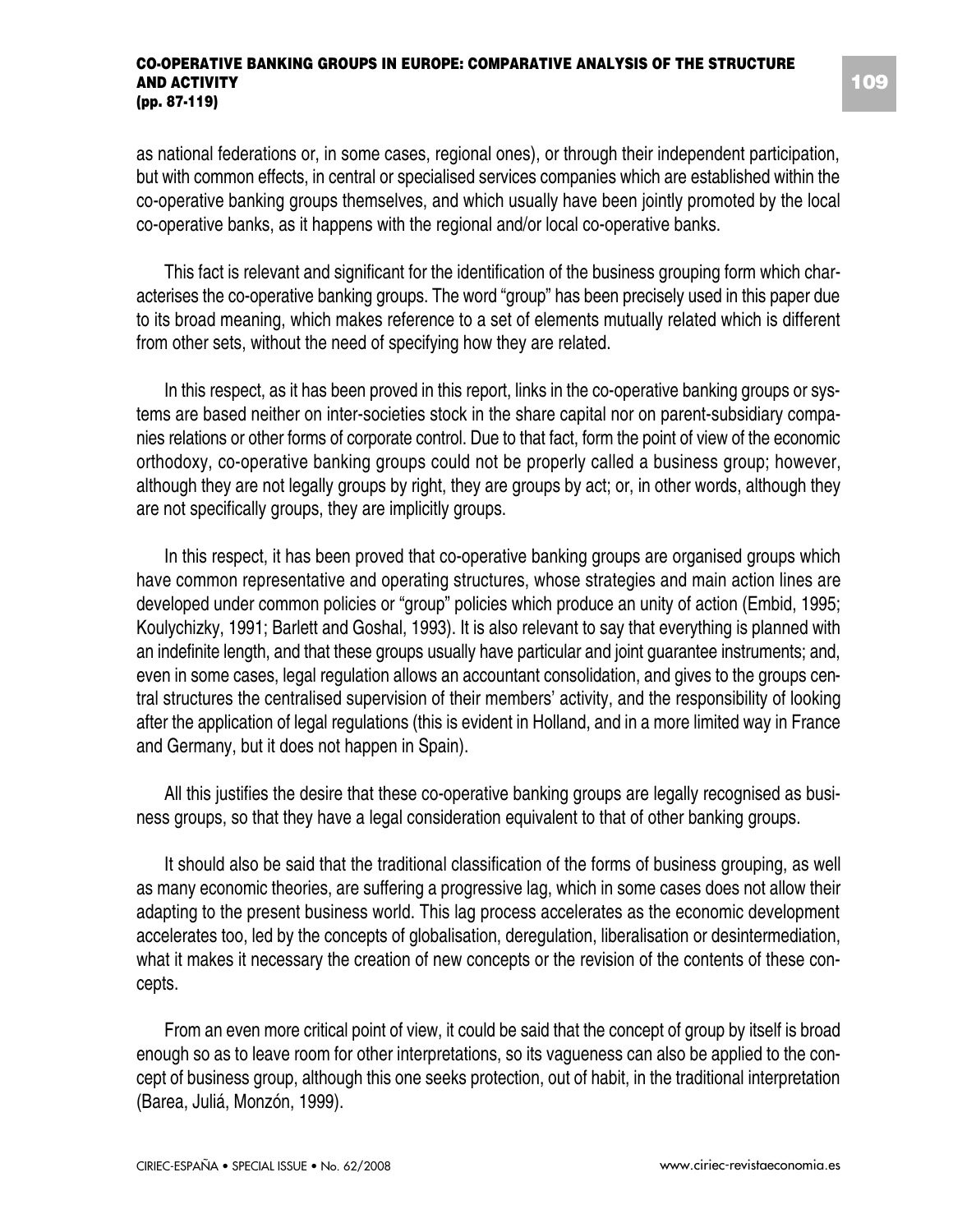A clear conclusion is that all the groups analysed have specialised operating structures in certain fields of activity, or in very specific services, which have a double aim. On the one hand, they try to make it possible that their users have access, with enough guarantees of success, to an offer of products and services made by the group, and which in some cases complements the offer made by every co-operative institution itself. On the other hand, the central services structures make sure that the credit co-operatives can obtain economies of scale in all the activities in which the attainment of such cost saving is possible if their managing is carried out in a centralised way for the whole of the group institutions, and which, due to operating reasons, require a certain critical mass of activity which cannot be easily reached individually working.

Therefore, the range of centralised services may be as extensive as the co-operative banking groups want, but their endowment and establishment depend on strictly economic reasons; that is to say, that it will be suitable the creation of a centralised service if it allows the obtaining of value added to the whole of the institutions of the group. This more or less flexible economising reason is the one which must be applied in all business activities, independently that they are developed or not in a cooperative way, since the aim of the company (of all companies) is just to create value added for their owners, who, in this case, are the members at the base.

Globalisation many times leads to uniformity and the attenuation or elimination of diversity (Schediwy, 1997). This demands an answer to balance this state of affairs, and to make co-operative credit to be identified as a member of the financial community which consciously wants to continue being different (Soler, 2002; Spear, 1997), providing a particular business culture and a peculiar, but very effective and efficient, organisation form.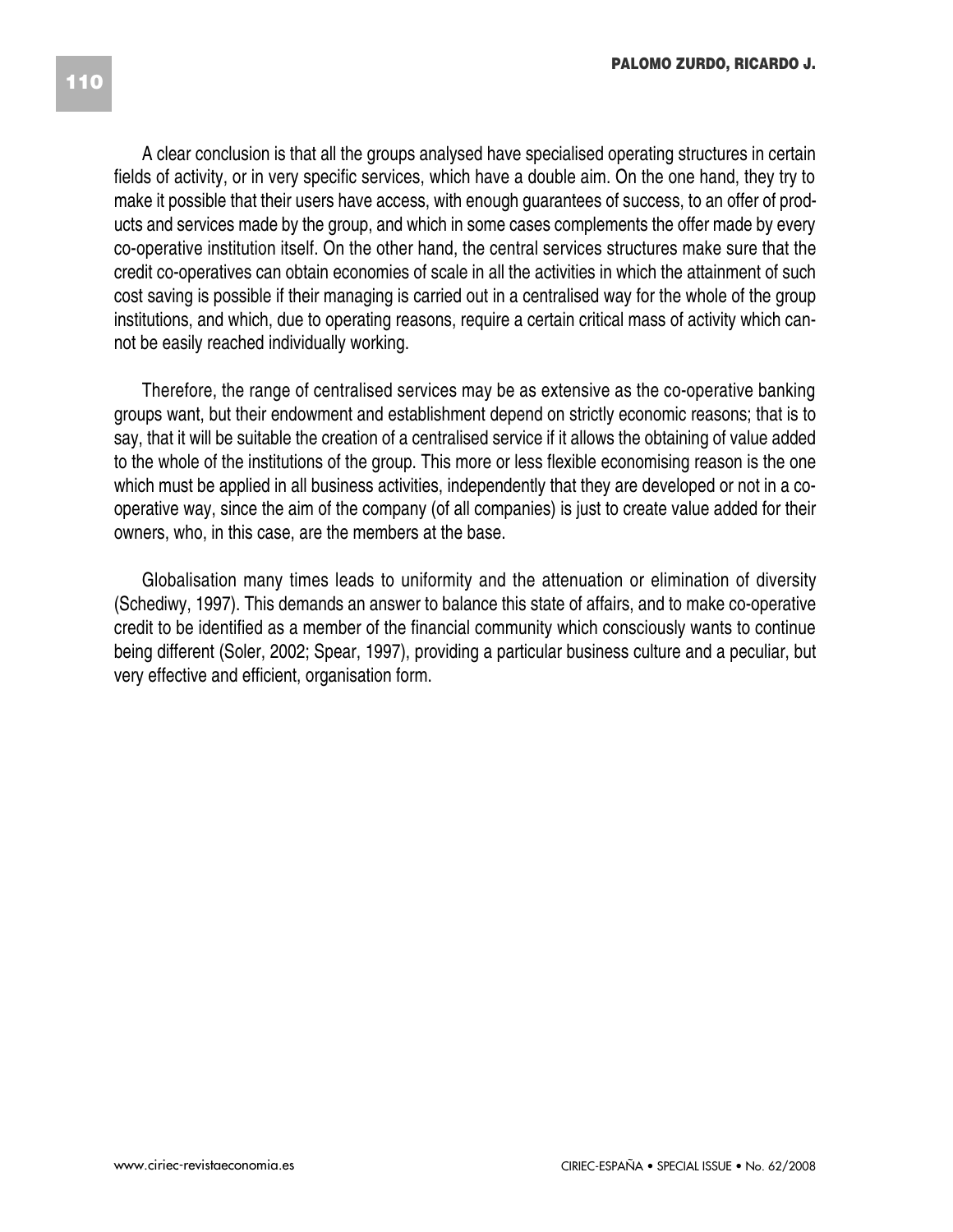# **Table 1. Main Services Offered By Central Co-Operative Banks**

(The existence and compulsory or voluntary character of every service is indicated)

| <b>SERVICES</b>                   | <b>SPAIN</b>    | <b>GERMANY</b> | <b>ITALY</b> | <b>FRANCE</b> | THE NEDERL. |  |
|-----------------------------------|-----------------|----------------|--------------|---------------|-------------|--|
| Treasury management               | Yes/compul.     | Yes/compul.    | Yes/vol.     | Yes/compul.   | Yes/compul. |  |
| Clearing and means of payment     | Yes/compul.     | Yes/compul.    | Yes/vol.     | Yes/compul.   | Yes/compul. |  |
| Money Market and Foreign Exchange | Yes/compul.     | Yes/compul.    | Yes/vol.     | Yes/compul.   | Yes/compul. |  |
| Participated loans                | Yes/vol.        | Yes/compul.    | Yes/vol.     | Yes/compul.   | Yes/compul. |  |
| Public resources channelling      | Yes/vol.        | Yes/compul.    | Yes/vol.     | Yes/compul.   | Yes/compul. |  |
| <b>Public Debt Management</b>     | Yes/vol.        | Yes/compul.    | Yes/vol.     | Yes/compul.   | Yes/compul. |  |
| Institutional banking             | Yes/vol.        | Yes/vol.       | Yes/vol.     | Yes/compul.   | Yes/compul. |  |
| Large companies banking           | Yes/vol.        | Yes/vol.       | Yes/vol.     | Yes/vol.      | Yes/compul. |  |
| Commercial banking                | Yes/vol.        | Yes/vol.       | Yes/vol.     | Yes/vol.      | Yes/compul. |  |
| International banking             | Yes/vol.        | Yes/compul.    | Yes/vol.     | Yes/compul.   | Yes/compul. |  |
| Advising on investment            | No              | Yes/vol.       | Yes/vol.     | Yes/vol.      | Yes/vol.    |  |
| Risk analysis/supervision         | No              | Yes/vol.       | Yes/vol.     | Yes/compul.   | Yes/compul. |  |
| Electronic/phone banking*         | Yes(in project) | Yes/vol.       | Yes/vol.     | Yes/compul.   | Yes/compul. |  |
| Credit cards*                     | Yes/vol.        | Yes/compul.    | Yes/vol.     | Yes/compul.   | Yes/compul. |  |
| Investment/pension funds*         | Yes/vol.        | Yes/vol.       | Yes/vol.     | Yes/compul.   | Yes/vol.    |  |
| Leasing and factoring*            | Yes/vol.        | Yes/vol.       | Yes/vol.     | Yes/vol.      | Yes/compul. |  |
|                                   |                 |                |              |               |             |  |

(\*) Theses services are usually offered by independent managing societies or specialised institutions.

Source: own elaboration from questionaries.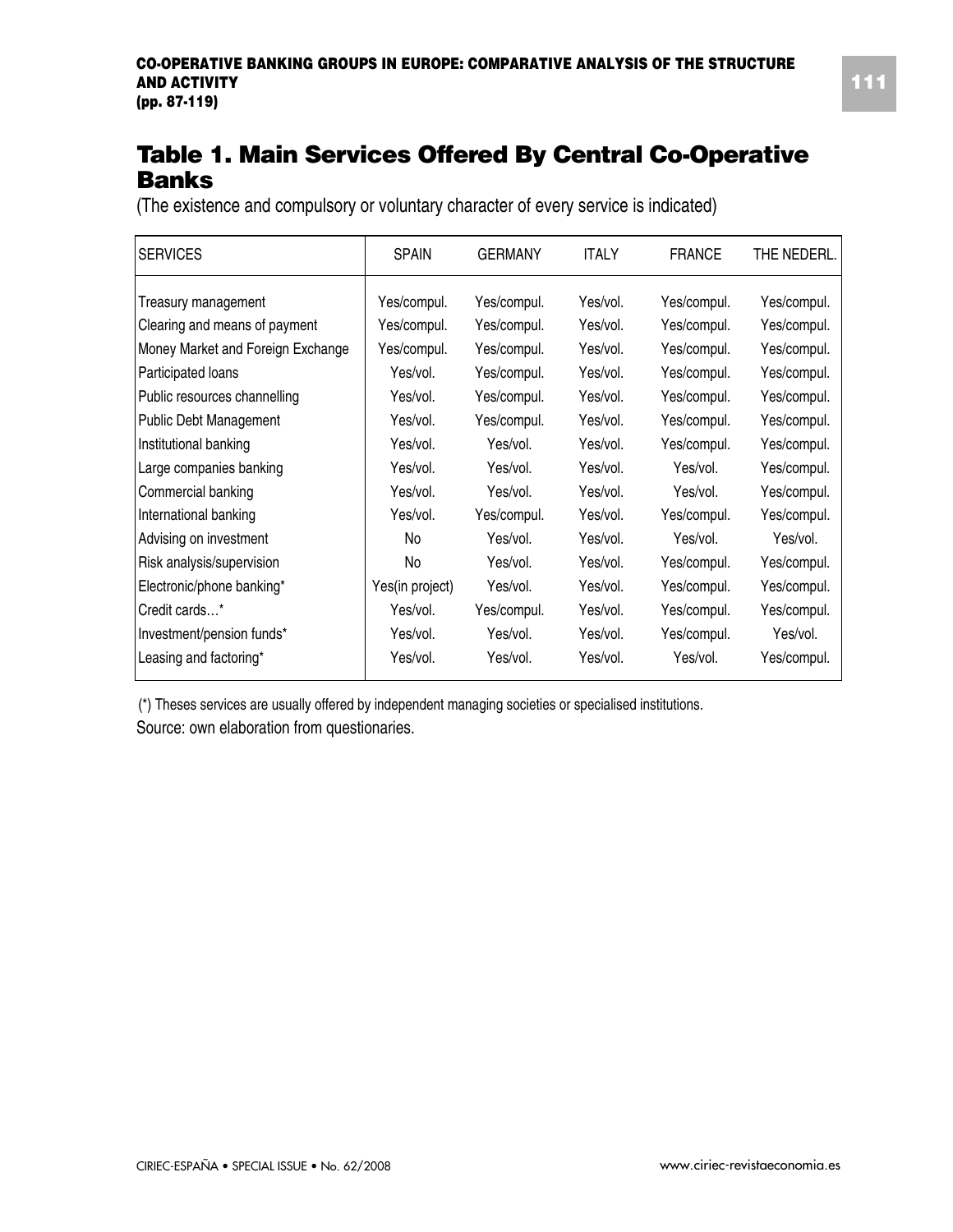## **Table 2. Economic-Financial Regime Of The Main Centralised Activities In The Co-Operative Banking Groups**

| PRICE<br><b>GROUP</b>                                                                                                                                                                  | <b>BANKING ACTIVITY</b><br>(CENTRAL BANKS)                                                                                                                                                                                                               | <b>PARABANKING ACTIVITY</b><br>(INSURANCE AND OTHERS)                                                                                                                                                                                                              | <b>OTHER ACTIVITIES</b><br><i><b>(INFRASTRUCTURE)</b></i><br><b>SERVICES)</b>                                                                                                                                                                                          |
|----------------------------------------------------------------------------------------------------------------------------------------------------------------------------------------|----------------------------------------------------------------------------------------------------------------------------------------------------------------------------------------------------------------------------------------------------------|--------------------------------------------------------------------------------------------------------------------------------------------------------------------------------------------------------------------------------------------------------------------|------------------------------------------------------------------------------------------------------------------------------------------------------------------------------------------------------------------------------------------------------------------------|
| PRICE GROUP<br>(Usually a fixed                                                                                                                                                        | <b>MOST CASES</b>                                                                                                                                                                                                                                        | <b>VERY FEW CASES</b>                                                                                                                                                                                                                                              | <b>MOST CASES</b><br>(COMPUTER SERVICES)                                                                                                                                                                                                                               |
| fee plus a variable<br>amount depending<br>on the volume of<br>activity)                                                                                                               | - Usually in the typical<br>services of central<br>co-operative banks.<br>- Common in individualised or<br>voluntary complex services.<br>* Usually participation in the<br>share capital is compulsory,<br>with a possible sharing out of<br>dividends. | - Usually there are no fees for<br>the services offered by specia-<br>lised companies outside the<br>central co-operative banks.<br>* Participation in the share<br>capital may be compulsory,<br>and in such case, with a possi-<br>ble sharing out of dividends. | - Common in data processing<br>centres and network centralised<br>computer management centres.<br>- Usually it is compulsory to<br>operate with this services.<br>* The possible results are divi-<br>ded among shareholders or<br>they consolidate with<br>the Group. |
| <b>WITHOUT A</b><br><b>DIRECT PRICE</b><br>(No fees are paid<br>for the use of<br>particular services,<br>but a general fee<br>may be paid as a<br>federation membership<br>fee, etc.) | <b>A FEW CASES</b>                                                                                                                                                                                                                                       | <b>MOST CASES</b>                                                                                                                                                                                                                                                  | <b>MOST CASES</b><br>(FEDERATE SERVICES)                                                                                                                                                                                                                               |
|                                                                                                                                                                                        | - Only in some cases and pre-<br>ferably in statutorily compul-<br>sory services to local/regional<br>institutions.                                                                                                                                      | - Co-operative banks operate<br>as a distributing network.<br>- Co-operative banks receive<br>direct commissions and possi-<br>ble dividends if they participate<br>in the share capital of the spe-<br>cialised companies.                                        | - They are usually services offe-<br>red by federations regarding<br>training, legal advising, informa-<br>tion, etc.)<br>- Fees may be paid with very<br>particular services, individually<br>demanded to federations.                                                |

Source: own elaboration from questionaries.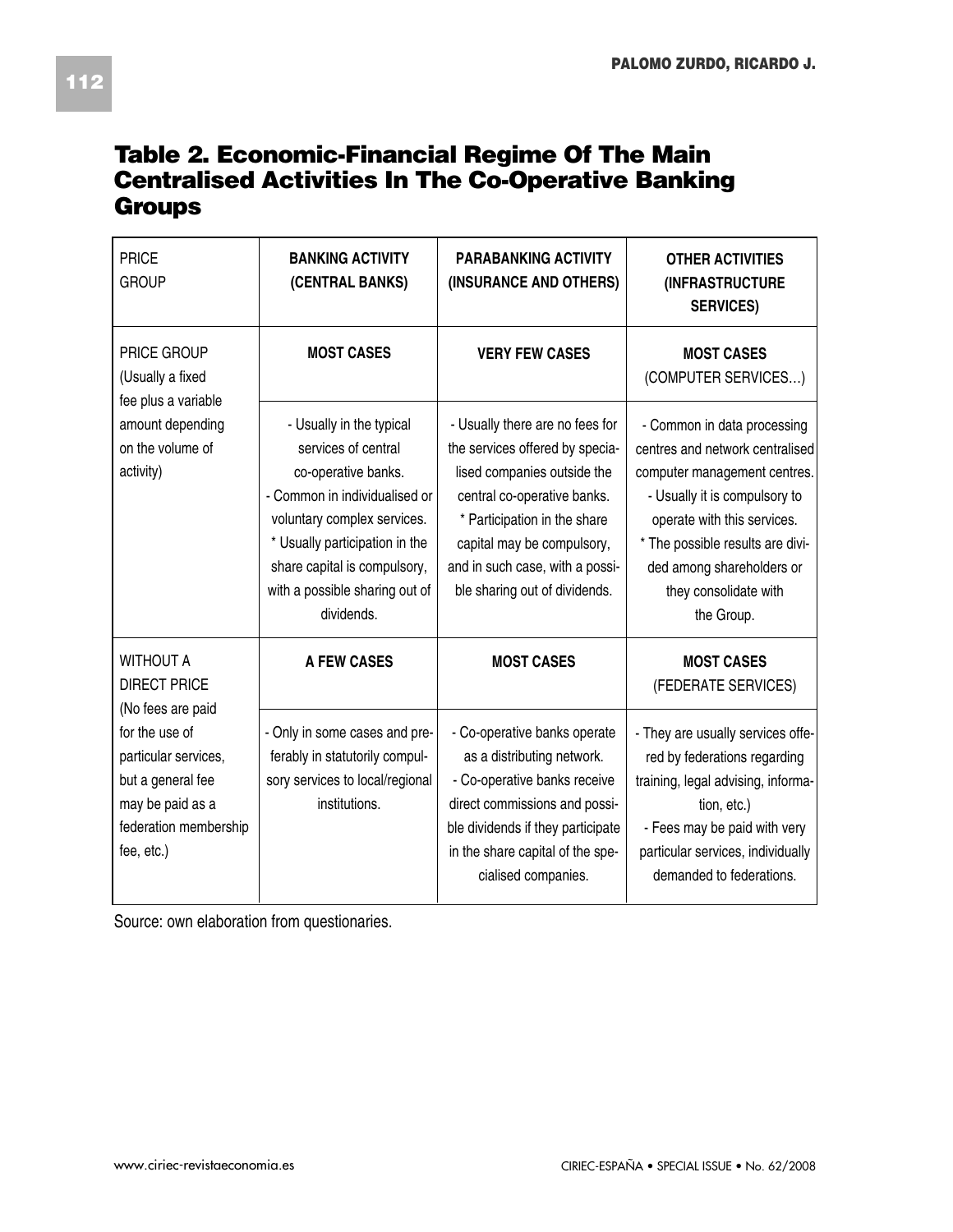## **Table 3. Names And Areas Of Activity Of Specialised Institutions In The Credit Co-Operative Groups**

| <b>AREA OF ACTIVITY</b>        | <b>SPAIN</b><br>(Cajas Rurales)        | <b>GERMANY</b><br>(Volksbanken-<br>Raiffeisenbanken) | <b>ITALY</b><br>(Banche di<br><b>Credito Cooperativo)</b> | <b>FRANCE</b><br>(Crédit Agricole) | <b>THE</b><br><b>NETHERLANDS</b><br>(Rabobank) |
|--------------------------------|----------------------------------------|------------------------------------------------------|-----------------------------------------------------------|------------------------------------|------------------------------------------------|
| <b>BANKING SERVICES</b>        | Banco Coop. Esp.                       | DG BANK                                              | <b>ICCREA</b>                                             | <b>CNCA</b>                        | <b>RABOBANK</b>                                |
| IINSURANCE BUSINESS            | Seguros RGA                            | R+V Versicherung                                     | Assimoco                                                  | <b>PREDICA PACIFICA</b>            | Interpolis                                     |
| <b>DATA PROCESSING CENTRES</b> | <b>Rural Servicios</b><br>Informáticos | <b>BIK</b>                                           | Coopeld<br>(Only a certain hardware)                      | <b>CEDICAM</b>                     | Rabofacet                                      |
| TRAVELLING AND TOURISM         | <b>Rural Tours</b>                     | RV. Touristik                                        |                                                           |                                    |                                                |
| <b>MORTGAGES</b>               |                                        | DG HYP. Münchener<br>Hypothekenbank                  |                                                           |                                    | Rabohypotheekbank                              |
| LEASING                        |                                        | Deutsche Genossen-<br>schafts. Leasing               | Autolease                                                 | UNICOMI/UNIMAT<br>and UCABAIL      |                                                |
| <b>FACTORING</b>               |                                        | DG Diskontbank                                       |                                                           |                                    | De Lage Landen Factors                         |
| <b>INVESTMENT FUNDS</b>        | Gescooperativo                         |                                                      | Coogestioni                                               |                                    |                                                |
| <b>FINANCIAL MARKETS</b>       |                                        | <b>DG Direkt</b>                                     |                                                           | <b>SEGESPAR</b>                    | <b>HP Verbist BV</b>                           |
| AGRICULTURAL FINANCING         |                                        |                                                      |                                                           | <b>SOFIDECA</b>                    |                                                |
| LARGE COMPANIES FINANCING      |                                        |                                                      |                                                           | <b>UNICREDIT</b>                   | De Lage L. Finance                             |
| <b>IMARKETING OF PRODUCTS</b>  |                                        | DG Agropartners                                      |                                                           |                                    |                                                |
| AGRICULTURAL DEVELOPMENT       |                                        |                                                      |                                                           | <b>SOFIPAR</b>                     |                                                |
| <b>AGRICULTURAL MACHINERY</b>  |                                        |                                                      |                                                           | SOGEQUIP                           |                                                |
| HOUSEBUILDING AND SHIPBUILDING |                                        | Bausparkasse<br>Schwäbisch Hall                      |                                                           |                                    | Nederlandse<br>Scheepshyphotheekbank           |
| <b>TRANSPORT</b>               |                                        |                                                      | Transcoop.                                                |                                    |                                                |
| <b>MATERIAL PURCHASE</b>       |                                        |                                                      | Ciscra                                                    |                                    |                                                |
| <b>RESEARCHING</b>             |                                        |                                                      | Censcoop                                                  |                                    |                                                |
| <b>TRAINING</b>                |                                        |                                                      | Scuola Centrale del<br>Credito Cooperativo                |                                    |                                                |
| <b>PUBLICATIONS</b>            |                                        | DG Verlag                                            | Ecra                                                      |                                    |                                                |

Source: own elaboration from questionaries.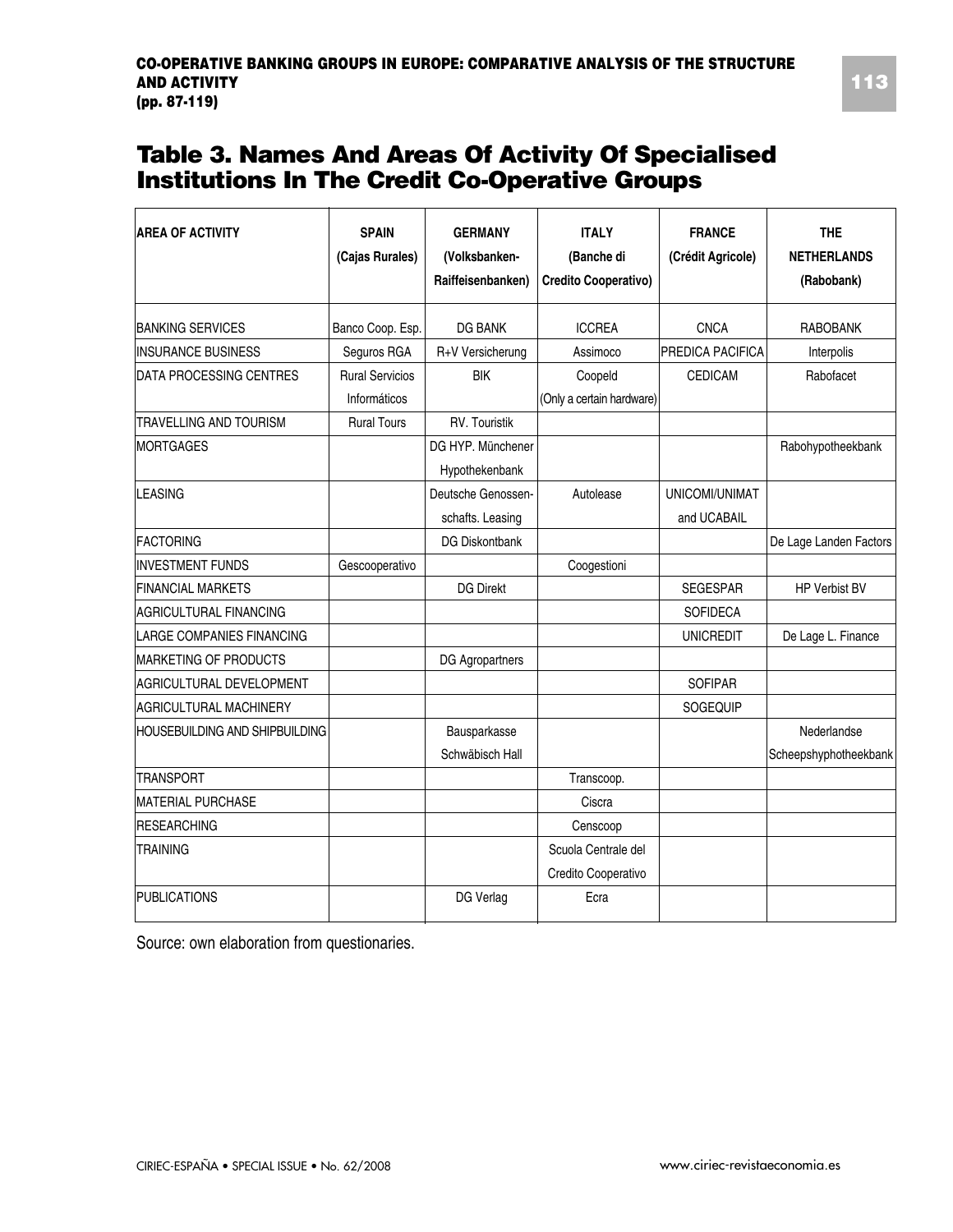# **Table 4. Key Statistics as on 31-12-2006**

| <b>Full Member Organisations</b>           | Regional/Local Banks | <b>Banking outlets</b> | <b>Members</b> | $C$ lients (1) | Staff    | Total Assets (Euro Million) | Deposits (Euro Million) | Loans (Euro Million) | Market share - Deposits (%) | Market share - Credits (%) |
|--------------------------------------------|----------------------|------------------------|----------------|----------------|----------|-----------------------------|-------------------------|----------------------|-----------------------------|----------------------------|
| BELGIË/BELGIQUE/BELGIEN - Belgium          |                      |                        |                |                |          |                             |                         |                      |                             |                            |
| Crédit Professionnel (a)                   | n/a                  | n/a                    | 9              | n/a            | 44       | 2.046                       | 220                     | 1.219                | n/a                         | n/a                        |
| BÃLGARIJA - Bulgaria/Bulgarie/Bulgarien    |                      |                        |                |                |          |                             |                         |                      |                             |                            |
| Central Co-operative Bank                  | n/a                  | 220                    | 5.631          | 741.052        | 1.375    | 579                         | 484                     | 277                  | 2.67                        | 2.43                       |
| CYPRUS - Chypre/Zypern                     |                      |                        |                |                |          |                             |                         |                      |                             |                            |
| Co-operative Central Bank                  | 293                  | 473                    | 535.000        | 600.000        | 2.250    | 9.739                       | 9.048                   | 6.756                | 22,81                       | 21,70                      |
| DANMARK - Denmark/Danemark/Dänemark        |                      |                        |                |                |          |                             |                         |                      |                             |                            |
| Sammenslutningen Danske Andelskasser (a)   | 29                   | 80                     | 64.000         | 122.000        | 483      | 1.221                       | 954                     | 848                  | 0.50                        | 0,50                       |
| DEUTSCHLAND - Germany/Allemagne            |                      |                        |                |                |          |                             |                         |                      |                             |                            |
| <b>BVR/DZ BANK</b>                         | 1.255                | 14.100                 | 16.000.000     | 30.000.000     | 187.000* | 961.200*                    | 551.000*                | 497.700*             | 15.80                       | 11.80                      |
| ÉIRE - Ireland/Irlande/Irland              |                      |                        |                |                |          |                             |                         |                      |                             |                            |
| Irish Sea Fisheries Board (a)              | 1                    | 1                      | n/a            | 15             | 94       | 7.393                       | 0                       | 1.165                | n/a                         | n/a                        |
| ESPAÑA - Spain/Espagne/Spanien             |                      |                        |                |                |          |                             |                         |                      |                             |                            |
| Unión Nacional de Cooperativas de Crédito  | 83                   | 4.822                  | 1.912.287      | 9.878.047      | 19.334   | 96.208                      | 82.466                  | 77.219               | 5,03                        | 5,24                       |
| FRANCE - France/Frankreich                 |                      |                        |                |                |          |                             |                         |                      |                             |                            |
| Crédit Agricole                            | 41                   | 11.000                 | 5.700.000      | 31.000.000     | 157.000  | 1.381.000                   | 438.100                 | 544.600              | 25,00                       | 20.90                      |
| Crédit Mutuel                              | 18                   | 5.065                  | 6.900.000      | 14.500.000     | 58.380   | 482.676                     | 422.800                 | 220.000              | 12,4                        | 16.80                      |
| <b>Banques Populaires</b>                  | 20                   | 2.880                  | 3.200.000      | 7.000.000      | 34.994   | 204.000                     | 92.000                  | 109.000              | 6,2                         | 8,2                        |
| HELLAS - Greece/Grece/Griechenland         |                      |                        |                |                |          |                             |                         |                      |                             |                            |
| Association of Cooperative Banks of Greece | 16                   | 145                    | 175.541        | 175.541        | 974      | 2.570                       | 2.135                   | 1.935                | 0.8                         | 1                          |
| ITALIA - Italy/Italie/Italien              |                      |                        |                |                |          |                             |                         |                      |                             |                            |
| Assoc. Nazionale fra le Banche Popolari    | 89                   | 7.808                  | 1.065.000      | 8.100.000      | 73.269   | 374.600                     | 267.100                 | 251.300              | 21,90                       | 20,10                      |
| <b>FEDERCASSE</b>                          | 438                  | 3.758                  | 822.893        | 5.000.000      | 27.835   | 136.941                     | 111.084                 | 94.305               | 8,40                        | 6,60                       |

(a) 2005 figures (1): Estimate n/a: Not applicable

\* Addition Kreditgenossenschaften+ DZ BANK-Konzern+WGZ-Bank-Konzern+MHB eG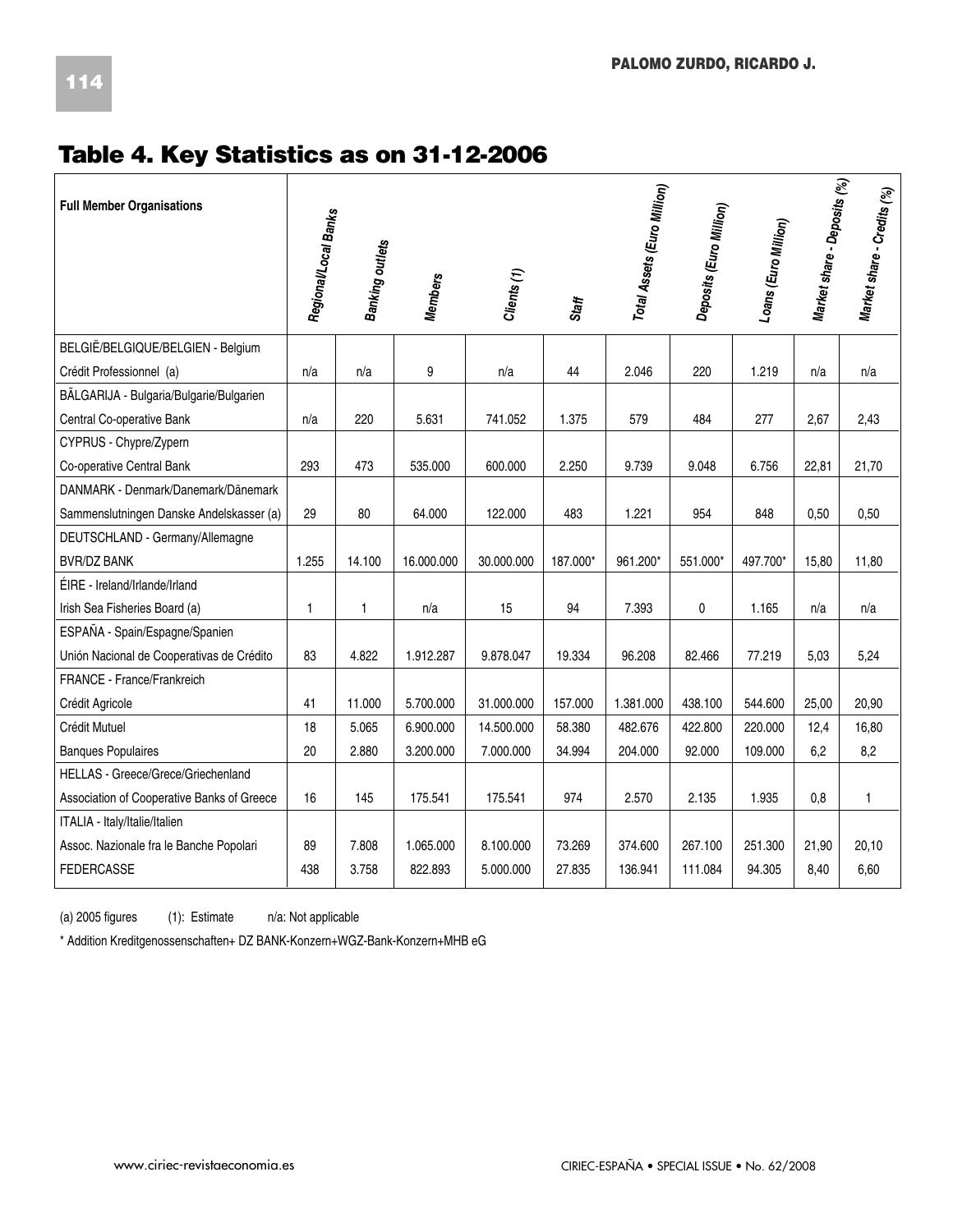| <b>Full Member Organisations</b>             | Regional/Local Banks | Banking outlets | <b>Members</b> | $C$ lients $(t)$ |         | Total Assets (Euro Million) | Deposits (Euro Million) | Loans (Euro Million) | Market share - Deposits (%) | Market share - Credits (%) |
|----------------------------------------------|----------------------|-----------------|----------------|------------------|---------|-----------------------------|-------------------------|----------------------|-----------------------------|----------------------------|
|                                              |                      |                 |                |                  | Staff   |                             |                         |                      |                             |                            |
| LUXEMBOURG - Luxemburg                       |                      |                 |                |                  |         |                             |                         |                      |                             |                            |
| <b>Banque Raiffeisen</b>                     | 13                   | 55              | 5.560          | 120.000          | 460     | 3.695                       | 3.086                   | 2.123                | 10,00                       | 10,00                      |
| LIETUVOJE - Lithuania/Lituanie/Litauen       |                      |                 |                |                  |         |                             |                         |                      |                             |                            |
| Association of Lithuanian credit unions      | 59                   | 132             | 68.267         | 68.841           | 346     | 161                         | 105                     | 85                   | 1,20                        | 0,77                       |
| MAGYARORSZÁG - Hungary/Hongrie/Ungarn        |                      |                 |                |                  |         |                             |                         |                      |                             |                            |
| National Federation of Savings Co-operatives | 143                  | 1.664           | 250.000        | 1.000.000        | 7.909   | 4.470                       | 3.940                   | 1.900                | 9,88                        | 3,60                       |
| NEDERLAND - Netherlands/Pays-Bas/Niederlande |                      |                 |                |                  |         |                             |                         |                      |                             |                            |
| Rabobank Nederland                           | 188                  | 1.402           | 1.641.000      | 9.000.000        | 56.209  | 556.455                     | 215.899                 | 324.110              | 39,00                       | 25,50                      |
| ÖSTERREICH - Austria/Autriche                |                      |                 |                |                  |         |                             |                         |                      |                             |                            |
| Österreichische Raiffeisenbanken             | 578                  | 1.732           | 1.657.186      | 3.600.000        | 31.120  | 205.361                     | 114.395                 | 118.859              | 27,78                       | 23,42                      |
| Österreichischer Genossenschaftsverband      | 88                   | 842             | 673.158        | 1.500.000        | 11.336  | 82.074                      | 54.301                  | 45.576               | 7,10                        | 7,70                       |
| POLSKA - Poland/Pologne/Polen                |                      |                 |                |                  |         |                             |                         |                      |                             |                            |
| Krajowy Zwiazek Banków Spóldzielczych        | 584                  | 3.790           | 2.500.000      | 10.500.000       | 28.899  | 10.993                      | 8.396                   | 5.801                | 12,28                       | 8,23                       |
| PORTUGAL                                     |                      |                 |                |                  |         |                             |                         |                      |                             |                            |
| FENACAM (a)                                  | 111                  | 665             | 300.000        | 1.200.000        | 3.677   | 9.365                       | 8.146                   | 6.864                | 5,00                        | 3,00                       |
| ROMÂNIA - Romania/Roumanie/Rumänien          |                      |                 |                |                  |         |                             |                         |                      |                             |                            |
| Creditcoop                                   | 124                  | 811             | 760.000        | 1.103.851        | 2.562   | 159                         | 82                      | 116                  | 1,00                        | 0,70                       |
| SUOMI-FINLAND - Finland/Finlande/Finnland    |                      |                 |                |                  |         |                             |                         |                      |                             |                            |
| OP-Pohjola Group                             | 232                  | 670             | 1.160.000      | 4.000.000        | 12.139  | 59.500                      | 25.800                  | 39.600               | 32,70                       | 31,10                      |
| SLOVENIJE - Slovenia/Slowenien               |                      |                 |                |                  |         |                             |                         |                      |                             |                            |
| Dezelna Banka Slovenije d.d.                 | $\mathbf{1}$         | 87              | 244            | 172.602          | 402     | 621                         | 480                     | 330                  | 2,24                        | 1,38                       |
| SVERIGE - Sweden/Suède/Schweden              |                      |                 |                |                  |         |                             |                         |                      |                             |                            |
| Landshypotek (b)                             | 10                   | 10              | 69.216         | 69.216           | 107     | 3.787                       | n/a                     | 3.602                | n/a                         | n/a                        |
| TOTAL (EU 27)                                | 4.414                | 62.328          | 45.464.992     | 139.451.165      | 722.361 | 4.616.182                   | 2.426.106               | 2.367.639            | 20(1)                       | 14(1)                      |

(a) 2004 figures (b) 2000 figures (1) : Estimate

n/a : Not applicable

**115**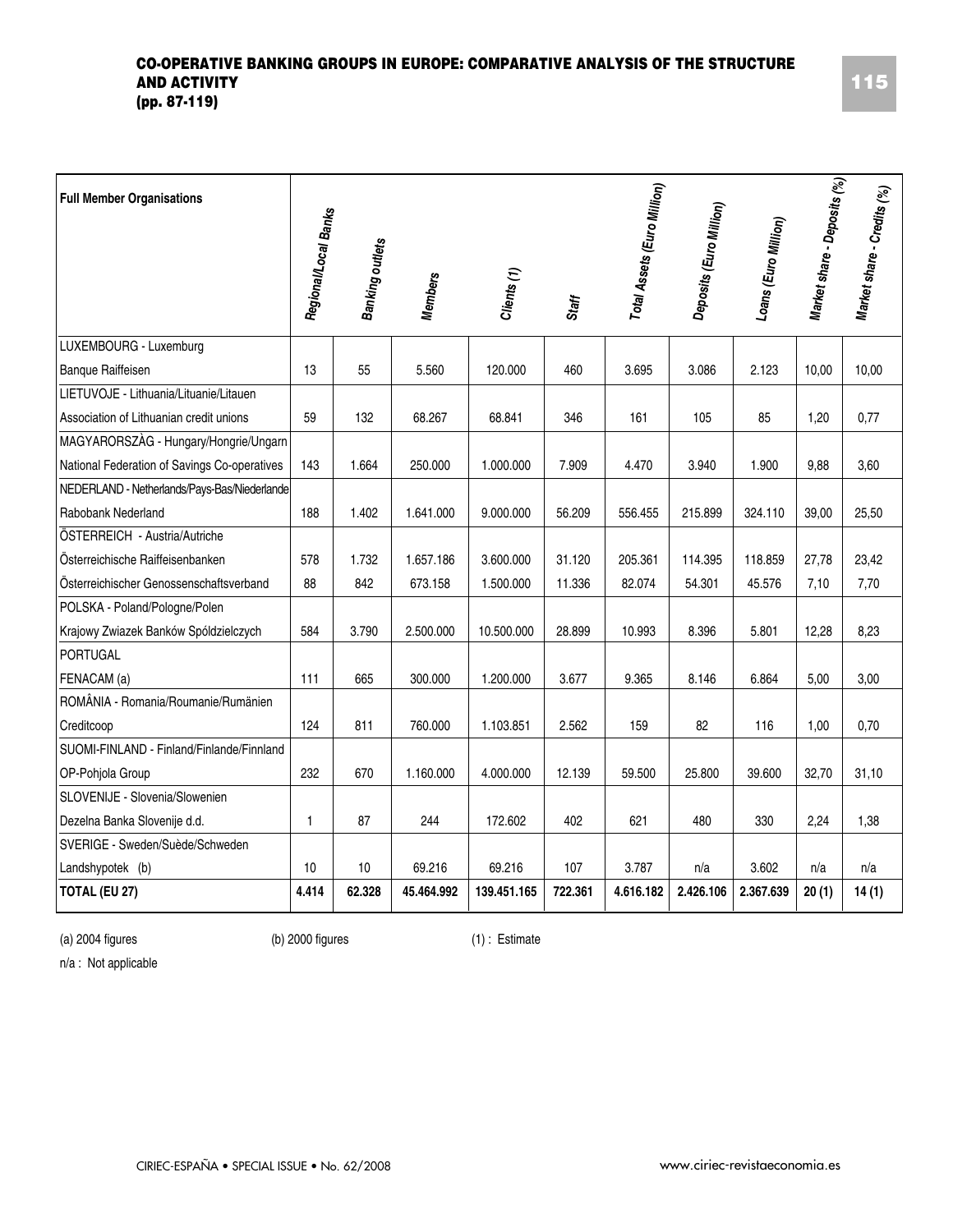# **Bibliografy**

- ASCHHOFF, G., HENNIGSEN, E. (1985): *The German Co-operative System, its History, Structure and Strength*, DG BANK publications, Frankfurt am Main.
- ASOCIACIÓN ESPAÑOLA DE CAJAS RURALES (1989 y 1997): *Estatutos de la Asociación Española de Caja Rurales*, Madrid.
- AZZI, A. (2000): "Lo sviluppo del credito cooperativo nel 2000. Relazione introduttiva", intervención en el 12° Convegno nazionale "Lo sviluppo del credito cooperativo nel 2000: identità, sistema a rete e competitività", 10-12 diciembre de 1999, Riva del Garda, in "Cooperazione di credito", n. 167- 168/2000.
- BANCO COOPERATIVO ESPAÑOL (varios años): *Informe anual*, Banco Cooperativo Español, Madrid.
- BAREA TEJEIRO, J. (1987): "El nuevo modelo de cooperativismo agrario en España", *Papeles de Economía Española*, N. 32.
- BAREA TEJEIRO, J., JULIÁ IGUAL, J. F., MONZÓN CAMPOS, J. L. (Dir.) (1999): *Grupos empresariales de la economía social en España,* CIRIEC-España, Valencia.
- BARLETT, C. A., GOSHAL, S. (1993): "Beyond the M-form: toward a managerial theory of the firm", *Strategic Management Review*, N. 14, pp. 23-46.
- CAFARO, P. (1999): "La solidarietà efficiente", *Credito Cooperativo,* Anno XV, Numero 1/2, Gennaio-Febraio, pp. 16-19.
- CALS GÜELL, J. (2000): "Sistema financiero y realidad empresarial. la competencia entre bancos y cajas en España: una perspectiva de los años noventa", *Cuadernos de Información Económica*, N. 154, enero-febrero 2000, pp. 69-76.
- CERDÀ, M. (1988): "El futuro del asociacionismo del crédito cooperativo en España", *CIRIEC-España, revista de economía pública, social y cooperativa,* núm. 5, octubre, pp. 101-109.
- CHAVES ÁVILA, R.; SOLER TORMO, F. (2004): *El gobierno de las cooperativas de crédito en España*. CIRIEC-España. Valencia.
- CÔTÉ, D. (Coord) (2001): *Les holdings coopératifs: évolution ou transformation définitive?,* De Boeck Université, Bruselas.
- CÔTÉ, D., VEZINA, M. (1998): *Profile des Institutions Bancaires Coopératives dans le Monde,* École des Hautes Etudes Commerciales du Quebec. Montreal.
- CREDIT UNION NATIONAL ASSOCIATION (1998): *People, Not Profit. The Story of the Credit Union Movement* (2º Ed.), Credit Union National Association, Kendall-Hunt Publishing Company, Iowe.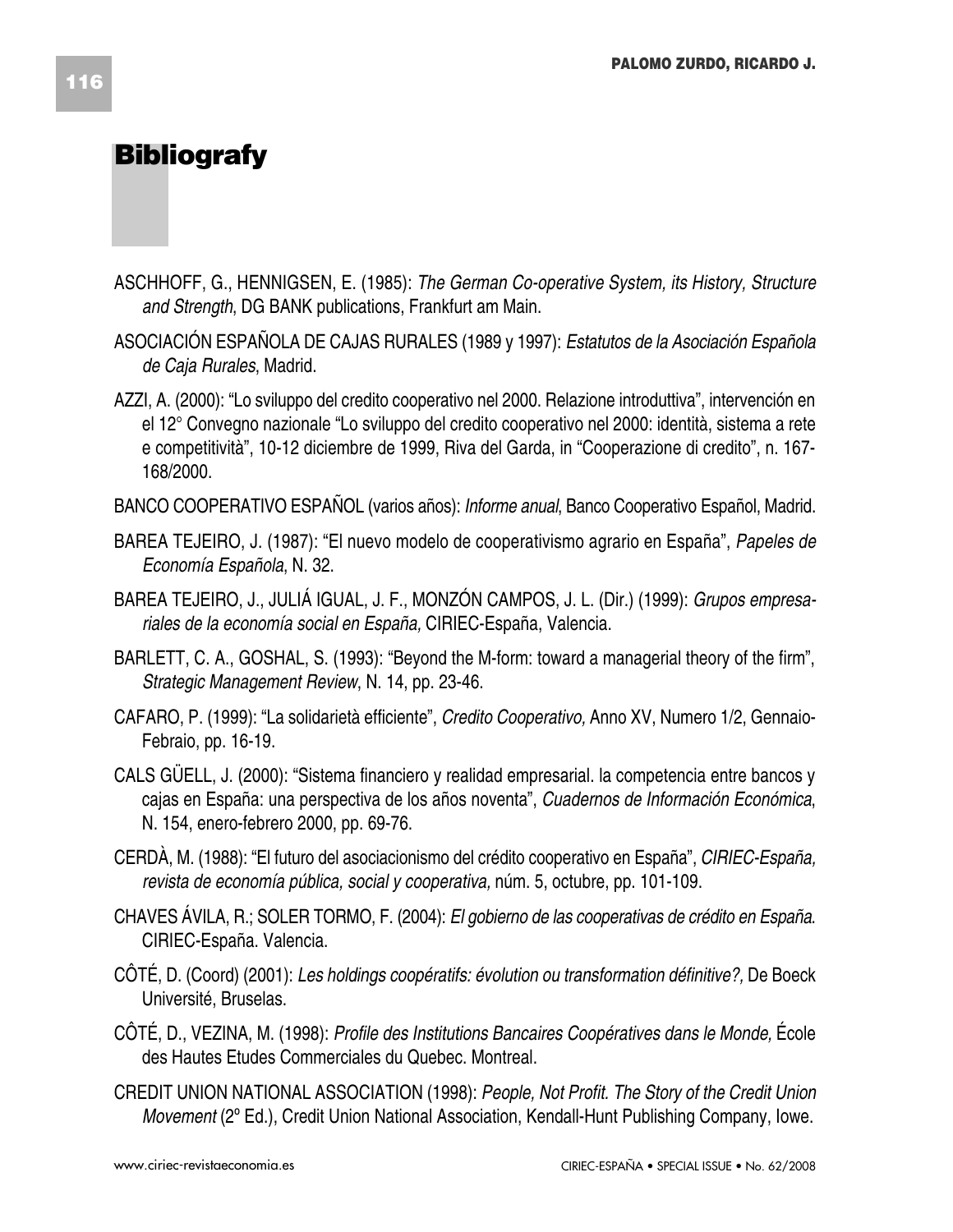- EMBID IRUJO, J. M. (1995): "Los grupos cooperativos", *CIRIEC-España, Legislación y Jurisprudencia*, N. 7, diciembre, pp. 221-232.
- FERNÁNDEZ RODRÍGUEZ, Z. (1993): "La banca federada. Aportaciones y limitaciones de un nuevo modelo organizativo". *Perspectivas del Sistema Financiero*, nº 42, pp. 22-34.
- GARCÍA DE BLAS, L. (1987): "El Grupo Asociado BCA-Cajas Rurales", *CIRIEC-España, revista de economía pública, social y cooperativa*, nº 1, junio-septiembre, pp. 33-50.
- GARCÍA ROMERA, P. (1989): "El proceso integrador de las cajas rurales y cooperativas de crédito", *Crédito Cooperativo*, noviembre-diciembre. Unión Nacional de Cooperativas de Crédito. Madrid.
- GARCÍA-GUTIÉRREZ FERNÁNDEZ, C. (1994): "La concentración económico-empresarial (los conglomerados) de sociedades cooperativas", En: Las empresas públicas, sociales y cooperativas en la nueva Europa (XIX Congreso Internacional del CIRIEC), CIRIEC-España, Valencia, pp. 419- 442.
- GONZÁLEZ RODRÍGUEZ, J. I. (1996): *Las cooperativas de crédito en la Unión Europea. Una perspectiva global,* Tesis Doctoral. Universidad de Castilla-La Mancha. Toledo.
- GRUPO CAJA RURAL (Varios años): *Informe anual*, Asociación Española de Cajas Rurales, Madrid.
- HEDLUND, G. (1994): "A model of Knowledge management and the N-form corporation", *Strategic Management Review*, N. 15, pp. 73-90.
- KOULYTCHIZKY, S. (1991): "L'organisation et la gestion des groupes coopératifs", *RECMA*, N. 40, 4º trimestre, 1991, pp. 43-50.
- LAPOINTE, M. J. (2004): "Étude de faisabilité pour la création d' un observatoire international des coopératives de services financiers", *Cahier de recherche,* 2004-01, HEC, Montreal.
- LÉVESQUE, B., MALO, M.C., ROUZIER, R. (1997): "The Caisse de Dépôt et Placement du Québec" and the Mouvement des Caisses Populaires et d'Economie Desjardins": Two financial institutions, the same convergence towards the general interest?", *Annals of Public and Cooperative Economics*, V. 68, N. 3, september, 485-502.
- MARCO GUAL, A., MOYA CLEMENTE, I. (2001): "Efecto del tamaño y del progreso técnico en la eficiencia del sector de crédito cooperativo en España", *Revista Europea de Dirección y Economía de la Empresa,* Vol. 10, núm. 2, pp. 29-42.
- MARTÍN MESA, A. (1988): *La crisis de las cajas rurales españolas y el nuevo modelo del cooperativismo de crédito agrario*, Banco de Crédito Agrícola-Instituto de Desarrollo Regional de la Universidad de Granada, Granada.
- MARTÍNEZ SOTO, A. P. (2003): "Los orígenes del cooperativismo de crédito agrario en España 1890- 1934", *CIRIEC-España, revista de economía pública, social y cooperativa,* núm. 44, abril, pp. 57-104.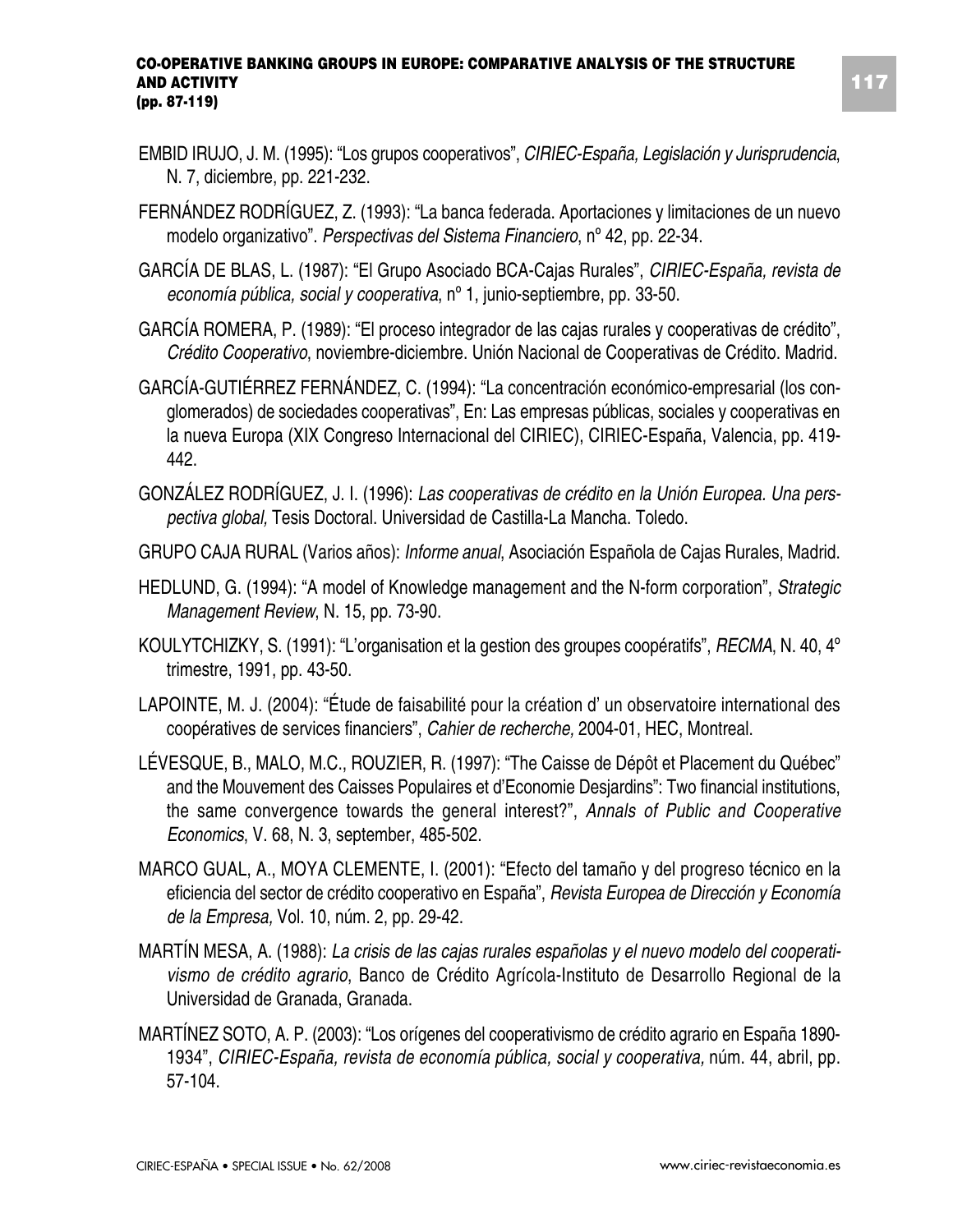- MATEU GORDON, J. L., PALOMO ZURDO, R. J. (2005): "Los sistemas de banca cooperativa europeos: un modelo de referencia para la integración financiera". *Boletín Económico del ICE (Información Comercial Española),* núm. 2836, pp. 51-62. Ministerio de Industria, Turismo y Comercio, 21 de febrero a 6 de marzo.
- MELIÁN NAVARRO, A. (2004): "El fenómeno concentratorio como estrategia de crecimiento en las cajas rurales españolas. El Grupo Caja Rural". *REVESCO, Revista de Estudios Cooperativos*, nº 82, pp. 89-112.
- MORALES GUTIÉRREZ; A.C., ORTEGA, A. (1990): "Un análisis estratégico de las cajas rurales", *Crédito Cooperativo*, N. 44, marzo-abril, Unión Nacional de Cooperativas de Crédito, Madrid.
- OPPO, G. (1996): *"Le banche di credito cooperativo tra mutualità, lucratività e «economia sociale»"*, *Cooperazione di credito*, n. 154/1996.
- PALOMO ZURDO, R. (Coor.) (2004): *Banca cooperativa y economía social en Europa.* Unión Nacional de Cooperativas de Crédito, Ministerio de Trabajo y Asuntos Sociales (DG Fomento de la Economía Social y del Fondo Social Europeo). Madrid.
- PALOMO ZURDO, R. J. (1993): "La banca cooperativa y la financiación empresarial en España: estructura y función de las sociedades cooperativas de crédito", *Economía Industrial,* núm. 293, pp. 151- 162.
- PALOMO ZURDO, R. J. (1995): *La banca cooperativa en Europa*, Unión Nacional de Cooperativas de Crédito y Asociación Española de Cooperativas de Crédito. Madrid.
- PALOMO ZURDO, R. J. (1997): *"*Los grupos financieros cooperativos", *CIRIEC-España, revista de economía pública, social y cooperativa*, nº 27, diciembre, pp. 35-68.
- PALOMO ZURDO, R. J. (1999): "Análisis empírico del criterio de territorialidad en la actividad de las cajas rurales españolas", *Revista Europea de Dirección y Economía de la Empresa*, Vol. 8 núm. 2, pp. 41.62.
- PALOMO ZURDO, R. J. (2004). "Co-Operative Banks And Savings Banks: Territorial Expansion And The Implementation Of 'County Advisory Committees'". En: Y. Stryjan, R. Spear, S. Karafolas, J. L. Monzón y Chaves, R. (Ed.) *El futuro de las cooperativas en una Europa en crecimiento,* pp. 361- 392. Valencia: Ministerio de Trabajo y Asuntos Sociales.
- PALOMO, R., VALOR, C., ITURRIOZ, J., MATEU, J. L. (2007): "Socially Responsible Investments among Savings Banks and Credit Unions: Empirical Findings in the Spanish Context", *Annals of Public and Cooperative Economics*, Vol. 76, N. 2, June.
- PALOMO ZURDO, R. J., CARRASCO MONTEAGUDO, I. (2001): "Le Caractére Specifique des Groupes Bancaires Coopératifs dans un Enviroment Financier Global". En: CÔTÉ, D. (Dir.). *Les Holdings Coopératifs: Évolution ou Transformation Définitive?*, Bruselas: De Boeck Université, pp.: 139-160.